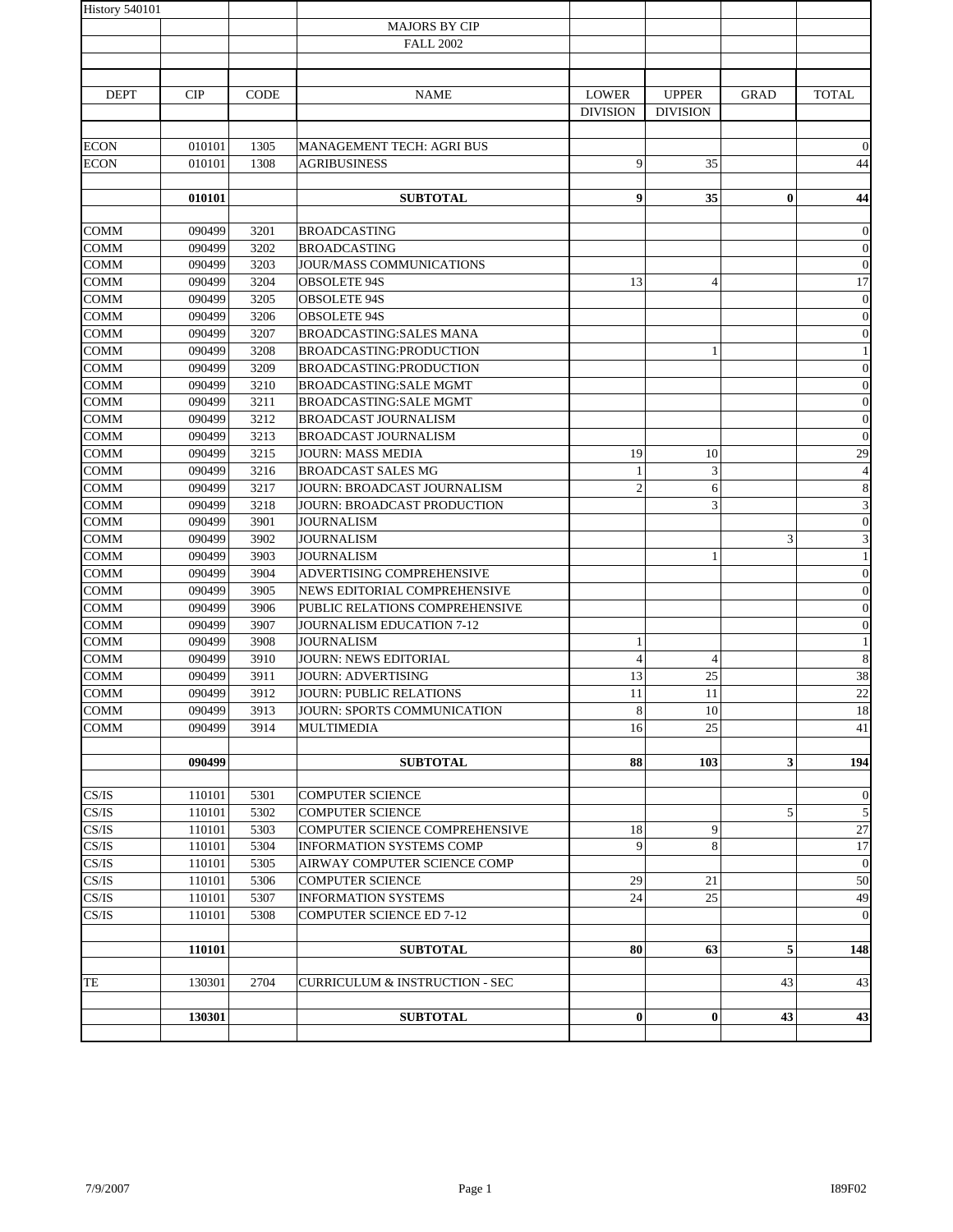| History 540101 |                  |              |                                                                 |                 |                 |                |                  |
|----------------|------------------|--------------|-----------------------------------------------------------------|-----------------|-----------------|----------------|------------------|
|                |                  |              | <b>MAJORS BY CIP</b>                                            |                 |                 |                |                  |
|                |                  |              | <b>FALL 2002</b>                                                |                 |                 |                |                  |
|                |                  |              |                                                                 |                 |                 |                |                  |
|                |                  |              |                                                                 |                 |                 |                |                  |
| <b>DEPT</b>    | CIP              | <b>CODE</b>  | <b>NAME</b>                                                     | <b>LOWER</b>    | <b>UPPER</b>    | <b>GRAD</b>    | <b>TOTAL</b>     |
|                |                  |              |                                                                 | <b>DIVISION</b> | <b>DIVISION</b> |                |                  |
|                |                  |              |                                                                 |                 |                 |                |                  |
| <b>ED AD</b>   | 130401           | 2202         | EDUCATIONAL ADMINISTRATION                                      |                 |                 | 20             | 20               |
| ED AD          | 130401           | 2203         | SCHOOL PRINCIPALSHIP K-12                                       |                 |                 |                | $\mathbf{0}$     |
| <b>ED AD</b>   | 130401           | 2204         | SCHOOL PRINCIPALSHIP K-6                                        |                 |                 | 37             | 37               |
| <b>ED AD</b>   | 130401           | 2205         | <b>SCHOOL PRINCIPALSHIP 7-12</b>                                |                 |                 | 49             | 49               |
| ED AD          | 130401           | 2206         | SUPERVISOR-SUBJECT FIELD                                        |                 |                 |                | $\mathbf{0}$     |
| <b>ED AD</b>   | 130401           | 2207         | SUPERVISOR SPECIAL EDUCATION                                    |                 |                 | $\overline{4}$ | $\sqrt{4}$       |
| ED AD          | 130401           | 2208         | PRINCIPALSHIP                                                   |                 |                 | 3              | $\sqrt{3}$       |
| ED AD          | 130401           | 2209         | <b>SCHOOL SUPERINTENDENT</b>                                    |                 |                 | 32             | 32               |
| <b>ED AD</b>   | 130401           | 2210         | <b>SUPERVISOR</b>                                               |                 |                 |                | $\mathbf{0}$     |
| ED AD          | 130401           | 2211         | SUPERVISOR ED MEDIA                                             |                 |                 | $\overline{c}$ | $\sqrt{2}$       |
|                |                  |              |                                                                 |                 |                 |                |                  |
|                | 130401           |              | <b>SUBTOTAL</b>                                                 | $\bf{0}$        | $\bf{0}$        | 147            | 147              |
|                |                  |              |                                                                 |                 |                 |                |                  |
| <b>SPED</b>    | 131001           | 2801         | <b>SPECIAL EDUCATION</b>                                        |                 |                 |                | $\boldsymbol{0}$ |
| <b>SPED</b>    | 131001           | 2802         | <b>SPECIAL EDUCATION</b>                                        |                 |                 | 31             | 31               |
| <b>SPED</b>    | 131001           | 2803         | MILD/MODERATE HANDICAP K-12                                     |                 |                 |                | $\boldsymbol{0}$ |
| <b>SPED</b>    | 131001           | 2804         | MILD/MODERATE HANDICAP K-6                                      | 9               | 10              |                | 19               |
| <b>SPED</b>    | 131001           | 2805         | MILD/MODERATE HANDICAP 7-12                                     | $\overline{4}$  | 3               |                | $\boldsymbol{7}$ |
| <b>SPED</b>    | 131001           | 2806         | EARLY CHILDHOOD/SPECIAL ED                                      | $\overline{2}$  | $\overline{4}$  |                | $\sqrt{6}$       |
| <b>SPED</b>    | 131001           | 2807         | SEVERE/MULTI-HAND PRE-12                                        |                 |                 |                | $\boldsymbol{0}$ |
| <b>SPED</b>    | 131001           | 2808         | SP ED-BEHAVIORALLY IMPAIRED                                     |                 |                 | $\overline{c}$ | $\overline{c}$   |
| <b>SPED</b>    | 131001           | 2809         | SP ED-EARLY CHILDHOOD                                           |                 |                 | $\mathbf{1}$   | $\,1\,$          |
| <b>SPED</b>    | 131001           | 2810         | SP ED-GIFTED AND TALENTED                                       |                 |                 | 3              | $\overline{3}$   |
| <b>SPED</b>    | 131001           | 2811         | SP ED-LEARNING DISABILITIES                                     |                 |                 | 8              | $\sqrt{8}$       |
| <b>SPED</b>    | 131001           | 2812         | SPECIAL ED-MILD/MODERATE                                        |                 |                 | $\overline{7}$ | $\overline{7}$   |
| <b>SPED</b>    | 131001           | 2813         | SPECIAL ED-SEVERE/MULTI-HAND                                    |                 |                 |                | $\boldsymbol{0}$ |
| <b>SPED</b>    | 131001           | 2814         | MENTAL RETARDATION                                              |                 |                 |                | $\boldsymbol{0}$ |
| <b>SPED</b>    | 131001           | 2815         | MILD/MODERATE HANDICAP K-                                       |                 |                 |                | $\boldsymbol{0}$ |
|                |                  |              |                                                                 |                 |                 |                |                  |
|                | 131001           |              | <b>SUBTOTAL</b>                                                 | 15              | 17              | 52             | 84               |
|                |                  |              |                                                                 |                 |                 |                |                  |
| C&SP           | 131101           | 2102         | COUNSELING                                                      |                 |                 | 13             | 13               |
| C&SP           | 131101           | 2103         | COMMUNITY COUNSELING                                            |                 |                 | 98             | 98               |
| C&SP           | 131101           | 2104         | ELEMENTARY GUIDANCE COUNSELING                                  |                 |                 |                | $\mathbf{0}$     |
| C&SP           | 131101           | 2105         | SECONDARY GUIDANCE COUNSELING                                   |                 |                 |                | $\mathbf{0}$     |
| C&SP           | 131101           | 2106         | COUNSELING                                                      |                 |                 | 3              | $\mathfrak{Z}$   |
| C&SP           | 131101           | 2107         | SCHOOL PSYCHOLOGIST-SPECIALIST                                  |                 |                 | 43             | 43               |
| C&SP           | 131101<br>131101 | 2108         | ELEM & SECONDARY COUNSELING<br><b>SCHOOL COUNSELING - ELEME</b> |                 |                 |                | $\mathbf{0}$     |
| C&SP           |                  | 2110         |                                                                 |                 |                 | 28             | 28               |
| C&SP<br>C&SP   | 131101<br>131101 | 2111<br>2113 | SCHOOL COUNSELING - SECOND<br>SCHOOL COUNSELING - STUDE         |                 |                 | 34<br>10       | 34<br>10         |
|                |                  |              |                                                                 |                 |                 |                |                  |
|                |                  |              | <b>SUBTOTAL</b>                                                 | $\bf{0}$        | $\bf{0}$        | 229            | 229              |
|                | 131101           |              |                                                                 |                 |                 |                |                  |
| EL ED          | 131202           | 2401         | ELEMENTARY EDUCATION                                            |                 |                 |                | $\mathbf{0}$     |
| EL ED          | 131202           | 2402         | ELEMENTARY EDUCATION                                            |                 |                 | 55             | 55               |
| EL ED          | 131202           | 2403         | <b>EARLY CHILDHOOD</b>                                          | $\overline{2}$  | 3               |                | $\sqrt{5}$       |
| EL ED          | 131202           | 2404         | ELEMENTARY EDUCATION K-6                                        | 250             | 284             |                | 534              |
| EL ED          | 131202           | 2405         | <b>MIDDLE GRADES 4-9</b>                                        | 9               | 30              |                | 39               |
| EL ED          | 131202           | 2406         | <b>EARLY CHILDHOOD</b>                                          |                 |                 | $\overline{c}$ | $\sqrt{2}$       |
| EL ED          | 131202           | 2407         | ELEMENTARY ED SPECIALIZATION                                    |                 |                 | $\overline{5}$ | $\sqrt{5}$       |
| EL ED          | 131202           | 2408         | MIDDLE SCHOOL                                                   |                 |                 | $\mathbf{1}$   | $\mathbf{1}$     |
| EL ED          | 131202           | 2409         | ELEMENTARY ED READING K-12                                      |                 |                 | 3              | $\overline{3}$   |
| EL ED          | 131202           | 2410         | ELEMENTARY ED READING K-6                                       |                 |                 | 34             | 34               |
| EL ED          | 131202           | 2411         | ELEMENTARY ED READING 7-12                                      |                 |                 | $\overline{4}$ | $\overline{4}$   |
|                |                  |              |                                                                 |                 |                 |                |                  |
|                | 131202           |              | <b>SUBTOTAL</b>                                                 | 261             | 317             | 104            | 682              |
|                |                  |              |                                                                 |                 |                 |                |                  |
|                |                  |              |                                                                 |                 |                 |                |                  |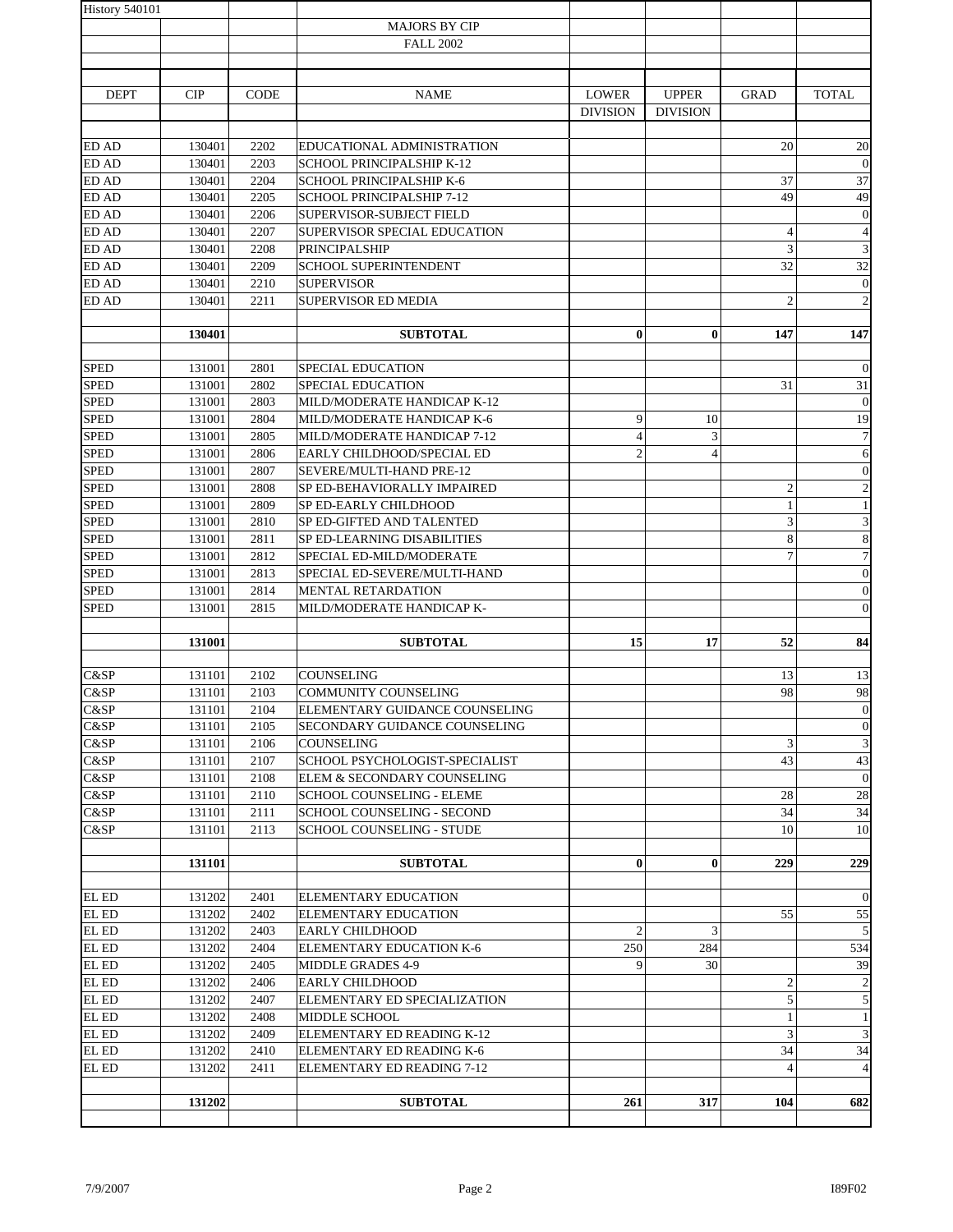| <b>History 540101</b>      |        |             |                                                 |                                 |                                 |                |                  |
|----------------------------|--------|-------------|-------------------------------------------------|---------------------------------|---------------------------------|----------------|------------------|
|                            |        |             | <b>MAJORS BY CIP</b>                            |                                 |                                 |                |                  |
|                            |        |             | <b>FALL 2002</b>                                |                                 |                                 |                |                  |
|                            |        |             |                                                 |                                 |                                 |                |                  |
|                            |        |             |                                                 |                                 |                                 |                |                  |
| <b>DEPT</b>                | CIP    | <b>CODE</b> | <b>NAME</b>                                     | <b>LOWER</b><br><b>DIVISION</b> | <b>UPPER</b><br><b>DIVISION</b> | <b>GRAD</b>    | <b>TOTAL</b>     |
|                            |        |             |                                                 |                                 |                                 |                |                  |
| <b>BUS</b>                 | 131303 | 1208        | <b>BUSINESS ED-BASIC BUS 7-12</b>               | 3                               | $\mathbf{1}$                    |                | $\overline{4}$   |
| <b>BUS</b>                 | 131303 | 1209        | <b>BUSINESS ED-GENERAL OFF 7-12</b>             |                                 |                                 |                | $\theta$         |
| <b>BUS</b>                 | 131303 | 1210        | <b>BUSINESS EDUCATION 7-12</b>                  | 5                               | 11                              |                | 16               |
| <b>BUS</b>                 | 131303 | 1211        | <b>MARKETING EDUCATION 7-12</b>                 |                                 |                                 |                | $\mathbf{0}$     |
| <b>BUS</b>                 | 131303 | 1212        | VOCATIONAL DISTRIBUTIVE ED                      |                                 |                                 |                | $\boldsymbol{0}$ |
| <b>BUS</b>                 | 131303 | 1214        | <b>BUSINESS-ACADEMIC</b>                        |                                 |                                 |                | $\boldsymbol{0}$ |
| <b>BUS</b>                 | 131303 | 1215        | <b>BUSINESS EDUCATION</b>                       |                                 |                                 |                | $\boldsymbol{0}$ |
| <b>BUS</b>                 | 131303 | 1216        | VOCATIONAL BUSINESS ED                          |                                 |                                 |                | $\mathbf{0}$     |
| <b>BUS</b>                 | 131303 | 1217        | <b>BUSINESS EDUCATION</b>                       |                                 |                                 |                | $\boldsymbol{0}$ |
| <b>BUS</b>                 | 131303 | 1410        | VOCATIONAL HOME ECONOMICS                       |                                 |                                 |                | $\mathbf{0}$     |
| <b>BUS</b>                 | 131303 | 1509        | VOCATIONAL TRADE AND INDUSTRY                   |                                 |                                 |                | $\boldsymbol{0}$ |
| <b>BUS</b>                 | 131303 | 1802        | VOCATIONAL EDUCATION                            |                                 |                                 | 13             | 13               |
| <b>BUS</b>                 | 131303 | 1803        | OCCUPATIONAL EDUCATION                          |                                 |                                 |                | $\mathbf{0}$     |
| <b>BUS</b>                 | 131303 | 1804        | VOCATIONAL EDUCATION-ACADEMIC                   |                                 |                                 |                | $\mathbf{0}$     |
| <b>BUS</b>                 | 131303 | 1805        | VOCATIONAL AGRICULTURE                          |                                 |                                 |                | $\boldsymbol{0}$ |
| <b>BUS</b>                 | 131303 | 1806        | VOCATIONAL GUIDANCE/COUNSELING                  |                                 |                                 |                | $\mathbf{0}$     |
| <b>BUS</b>                 | 131303 | 1807        | VOCATIONAL SPECIAL NEEDS                        |                                 |                                 |                | $\boldsymbol{0}$ |
|                            |        |             |                                                 |                                 |                                 |                |                  |
|                            | 131303 |             | <b>SUBTOTAL</b>                                 | 8                               | 12                              | 13             | 33               |
|                            |        |             |                                                 |                                 |                                 |                |                  |
| <b>HPER</b>                | 131314 | 2501        | PHYSICAL EDUCATION                              |                                 |                                 |                | $\mathbf{0}$     |
| <b>HPER</b>                | 131314 | 2502        | PHYSICAL EDUCATION                              |                                 |                                 | $\overline{7}$ | $\overline{7}$   |
| <b>HPER</b>                | 131314 | 2503        | <b>HEALTH EDUCATION K-12</b>                    | 1                               | $\mathbf{1}$                    |                | $\overline{2}$   |
| <b>HPER</b>                | 131314 | 2504        | <b>HEALTH &amp; PHYSICAL ED K-12</b>            | 22                              | 40                              |                | 62               |
| <b>HPER</b>                | 131314 | 2505        | PHYSICAL EDUCATION K-6                          | 5                               | $\mathbf{1}$                    |                | 6                |
| <b>HPER</b>                | 131314 | 2506        | PHYSICAL EDUCATION 7-12                         | 9                               | 24                              |                | 33               |
| <b>HPER</b>                | 131314 | 2507        | OBSOLETE 93F                                    |                                 |                                 |                | $\overline{0}$   |
| <b>HPER</b>                | 131314 | 2508        | PHYSICAL ED MASTER TEACHER                      |                                 |                                 | 9              | 9                |
| <b>HPER</b>                | 131314 | 2509        | PHYSICAL ED/EXERCISE SCIENCE                    |                                 |                                 | $\tau$         | $\boldsymbol{7}$ |
| <b>HPER</b>                | 131314 | 2510        | ADAPTED PHYSICAL EDUCATION                      |                                 |                                 | $\mathbf{1}$   | $\,1\,$          |
| <b>HPER</b>                | 131314 | 2511        | SUPERVISOR PHYSICAL EDUCATION                   |                                 |                                 |                | $\boldsymbol{0}$ |
| <b>HPER</b>                | 131314 | 2512        | PHYSICAL EDUCATION                              |                                 |                                 | 10             | 10               |
| <b>HPER</b>                | 131314 | 2513        | PHYSICAL EDUCATION COMP                         | $\mathbf{1}$                    | $\overline{\mathcal{L}}$        |                | 5                |
| <b>HPER</b><br><b>HPER</b> | 131314 | 2516        | PHYSICAL EDUCATION<br>PHYSICAL EDUCATION-THESIS | 1                               | $\mathfrak{2}$                  |                | $\mathbf{3}$     |
|                            | 131314 | 2517        |                                                 |                                 |                                 |                | $\theta$         |
|                            | 131314 |             | <b>SUBTOTAL</b>                                 | 39                              | 72                              | 34             | 145              |
|                            |        |             |                                                 |                                 |                                 |                |                  |
| <b>BIOL</b>                | 131316 | 5109        | <b>SCIENCE/MATH EDUCATION</b>                   |                                 |                                 |                | $\theta$         |
| <b>BIOL</b>                | 131316 | 5110        | <b>SCIENCE EDUCATION</b>                        |                                 |                                 | 1              | 1                |
|                            |        |             |                                                 |                                 |                                 |                |                  |
|                            | 131316 |             | <b>SUBTOTAL</b>                                 | $\bf{0}$                        | $\bf{0}$                        | 1              | $\mathbf{1}$     |
|                            |        |             |                                                 |                                 |                                 |                |                  |
| <b>ED MED</b>              | 131399 | 2303        | EDUCATIONAL MEDIA K-12                          |                                 |                                 |                | $\theta$         |
| TE                         | 131399 | 2705        | <b>INSTRUCTIONAL TECHNOLOGY</b>                 |                                 |                                 | 65             | 65               |
|                            |        |             |                                                 |                                 |                                 |                |                  |
|                            | 131399 |             | <b>SUBTOTAL</b>                                 | $\bf{0}$                        | $\bf{0}$                        | 65             | 65               |
|                            |        |             |                                                 |                                 |                                 |                |                  |
| <b>MOD LAN</b>             | 160101 | 3401        | <b>FOREIGN LANGUAGES</b>                        |                                 |                                 |                | $\mathbf{0}$     |
| <b>MOD LAN</b>             | 160101 | 3402        | <b>FOREIGN LANGUAGES</b>                        |                                 |                                 | 3              | $\mathfrak{Z}$   |
| <b>MOD LAN</b>             | 160101 | 3403        | <b>OBSOLETE 94S</b>                             |                                 |                                 |                | $\theta$         |
| <b>MOD LAN</b>             | 160101 | 3404        | ENGLISH AS 2ND LANGUAGE                         | $\overline{2}$                  |                                 |                | $\overline{2}$   |
|                            |        |             |                                                 |                                 |                                 |                |                  |
|                            | 160101 |             | <b>SUBTOTAL</b>                                 | $\overline{2}$                  | $\bf{0}$                        | 3              | 5                |
|                            |        |             |                                                 |                                 |                                 |                |                  |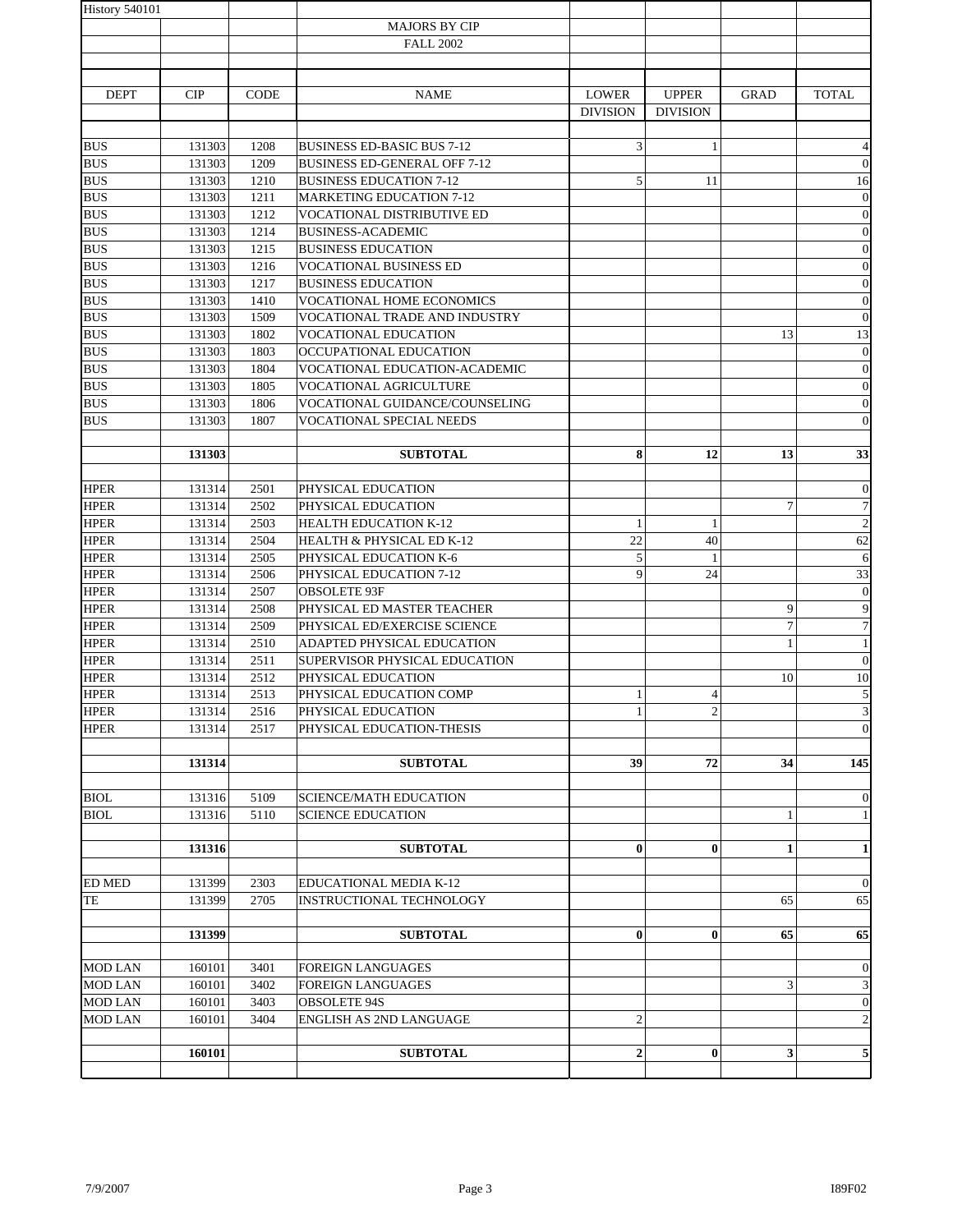| History 540101 |                  |              |                                                                |                 |                         |                |                              |
|----------------|------------------|--------------|----------------------------------------------------------------|-----------------|-------------------------|----------------|------------------------------|
|                |                  |              | <b>MAJORS BY CIP</b>                                           |                 |                         |                |                              |
|                |                  |              | <b>FALL 2002</b>                                               |                 |                         |                |                              |
| <b>DEPT</b>    | CIP              | <b>CODE</b>  | <b>NAME</b>                                                    | <b>LOWER</b>    | <b>UPPER</b>            | <b>GRAD</b>    | <b>TOTAL</b>                 |
|                |                  |              |                                                                | <b>DIVISION</b> | <b>DIVISION</b>         |                |                              |
|                |                  |              |                                                                |                 |                         |                |                              |
| <b>MOD LAN</b> | 160501           | 3601         | <b>GERMAN</b>                                                  |                 |                         |                | $\boldsymbol{0}$             |
| <b>MOD LAN</b> | 160501           | 3602         | <b>GERMAN</b>                                                  |                 |                         | 1              | 1                            |
| <b>MOD LAN</b> | 160501           | 3603         | <b>GERMAN</b>                                                  | $\overline{2}$  | $\mathfrak{2}$          |                | $\overline{4}$               |
| <b>MOD LAN</b> | 160501           | 3604         | <b>GERMAN EDUCATION 7-12</b>                                   | $\mathbf{1}$    | $\mathbf{1}$            |                | $\overline{2}$               |
| <b>MOD LAN</b> | 160501           | 3605         | <b>GERMAN EDUCATION</b>                                        |                 |                         |                | $\boldsymbol{0}$             |
| <b>MOD LAN</b> | 160501           | 3606         | TRANSLATION INTERPRETATION-GERMAN                              | $\mathbf{1}$    |                         |                | $\mathbf{1}$                 |
|                | 160501           |              | <b>SUBTOTAL</b>                                                | 4               | 3                       | $\mathbf{1}$   | 8                            |
| <b>MOD LAN</b> | 160901           | 3501         | <b>FRENCH</b>                                                  |                 |                         |                | $\mathbf{0}$                 |
| <b>MOD LAN</b> | 160901           | 3502         | <b>FRENCH</b>                                                  |                 |                         |                | $\boldsymbol{0}$             |
| <b>MOD LAN</b> | 160901           | 3503         | <b>FRENCH</b>                                                  |                 | $\mathbf{1}$            |                | $\mathbf{1}$                 |
| <b>MOD LAN</b> | 160901           | 3504         | <b>FRENCH EDUCATION 7-12</b>                                   | 1               | $\mathbf{1}$            |                | $\sqrt{2}$                   |
| <b>MOD LAN</b> | 160901           | 3505         | FRENCH EDUCATION                                               |                 |                         |                | $\boldsymbol{0}$             |
| <b>MOD LAN</b> | 160901           | 3506         | TRANSLATION INTERPRETATION-FRENCH                              |                 | 1                       |                | $\mathbf{1}$                 |
|                | 160901           |              | <b>SUBTOTAL</b>                                                | $\mathbf{1}$    | $\overline{\mathbf{3}}$ | $\bf{0}$       | $\overline{\mathbf{4}}$      |
| <b>MOD LAN</b> | 160905           | 3701         | <b>SPANISH</b>                                                 |                 |                         |                | $\mathbf{0}$                 |
| <b>MOD LAN</b> | 160905           | 3702         | <b>SPANISH</b>                                                 |                 |                         | $\tau$         | $\tau$                       |
| <b>MOD LAN</b> | 160905           | 3703         | <b>SPANISH</b>                                                 | 5               | $\overline{7}$          |                | 12                           |
| <b>MOD LAN</b> | 160905           | 3704         | SPANISH EDUCATION 7-12                                         | $\overline{4}$  | $\,8\,$                 |                | 12                           |
| <b>MOD LAN</b> | 160905           | 3705         | SPANISH-ACADEMIC                                               |                 |                         |                | $\boldsymbol{0}$             |
| <b>MOD LAN</b> | 160905           | 3706         | SPANISH EDUCATION                                              |                 |                         | 3              | $\overline{3}$               |
| <b>MOD LAN</b> | 160905           | 3707         | TRANSLATION INTERPRETATION-SPANISH                             | 3               | 11                      |                | 14                           |
|                | 160905           |              | <b>SUBTOTAL</b>                                                | 12              | 26                      | 10             | 48                           |
|                |                  |              |                                                                |                 |                         |                |                              |
| F&CS           | 190499           | 1401         | FAMILY & CONSUMER SCIENCE                                      |                 |                         |                | $\mathbf{0}$                 |
| F&CS           | 190499           | 1402         | <b>FAMILY &amp; CONSUMER SCIENCE</b>                           |                 |                         | $\overline{4}$ | $\overline{4}$               |
| F&CS           | 190499           | 1403         | OBSOLETE 94F                                                   |                 |                         |                | $\boldsymbol{0}$             |
| F&CS           | 190499           | 1404         | <b>FAMILY &amp; CONSUMER SCIENCE</b>                           |                 |                         |                | $\boldsymbol{0}$             |
| F&CS           | 190499           | 1405         | FAMILY & CONSUMER SCI IN BUS                                   |                 | 1                       |                | $\,1\,$                      |
| F&CS           | 190499           | 1407         | HUMAN DEVEL & RELATIONSHIPS                                    | 6               | 43                      |                | 49                           |
| F&CS<br>F&CS   | 190499<br>190499 | 1408<br>1409 | HOME ECON OCCUPATIONAL ED 7-12<br>VOCATIONAL HOME ECON ED 7-12 |                 |                         |                | $\mathbf{0}$<br>$\mathbf{0}$ |
| F&CS           | 190499           | 1411         | GERIATRIC CARE MANAGEMENT COMP                                 |                 |                         |                | $\overline{0}$               |
| F&CS           | 190499           | 1412         | FAMILY & CONSUMER SCI ED                                       | 3               | 7                       |                | 10                           |
| F&CS           | 190499           | 1413         | INTERIOR DESIGN COMPREHENSIVE                                  | 38              | 36                      |                | 74                           |
| F&CS           | 190499           | 1414         | <b>FAMILY STUDIES</b>                                          | 5               | 5                       |                | 10                           |
|                |                  |              |                                                                |                 |                         |                |                              |
|                | 190499           |              | <b>SUBTOTAL</b>                                                | 52              | 92                      | 4              | 148                          |
| F&CS           | 190503           | 1406         | <b>DIETETICS</b>                                               | 1               | 9                       |                | 10                           |
|                | 190503           |              | <b>SUBTOTAL</b>                                                | 1               | 9                       | $\bf{0}$       | 10                           |
| <b>ENG</b>     | 230101           | 3301         | <b>ENGLISH</b>                                                 |                 |                         |                | $\theta$                     |
| <b>ENG</b>     | 230101           | 3302         | <b>ENGLISH</b>                                                 |                 |                         | 14             | 14                           |
| <b>ENG</b>     | 230101           | 3303         | <b>ENGLISH</b>                                                 | 11              | 18                      |                | 29                           |
| <b>ENG</b>     | 230101           | 3304         | <b>ENGLISH LANGUAGE ARTS ED 7-12</b>                           | $\mathfrak{Z}$  | $\sqrt{5}$              |                | $\overline{8}$               |
| <b>ENG</b>     | 230101           | 3305         | <b>ENGLISH EDUCATION 7-12</b>                                  | 17              | 14                      |                | 31                           |
| <b>ENG</b>     | 230101           | 3306         | ENGLISH-ACADEMIC                                               |                 |                         |                | $\mathbf{0}$                 |
| <b>ENG</b>     | 230101           | 3307         | <b>ENGLISH EDUCATION</b>                                       |                 |                         |                | $\boldsymbol{0}$             |
| ENG            | 230101           | 3308         | <b>ENGLISH</b>                                                 |                 |                         | 10             | 10                           |
| <b>ENG</b>     | 230101           | 3309         | ENGLISH: WRITING EMPHASIS                                      | 6               | 10                      |                | 16                           |
|                |                  |              |                                                                |                 |                         |                |                              |
|                | 230101           |              | <b>SUBTOTAL</b>                                                | 37              | 47                      | 24             | 108                          |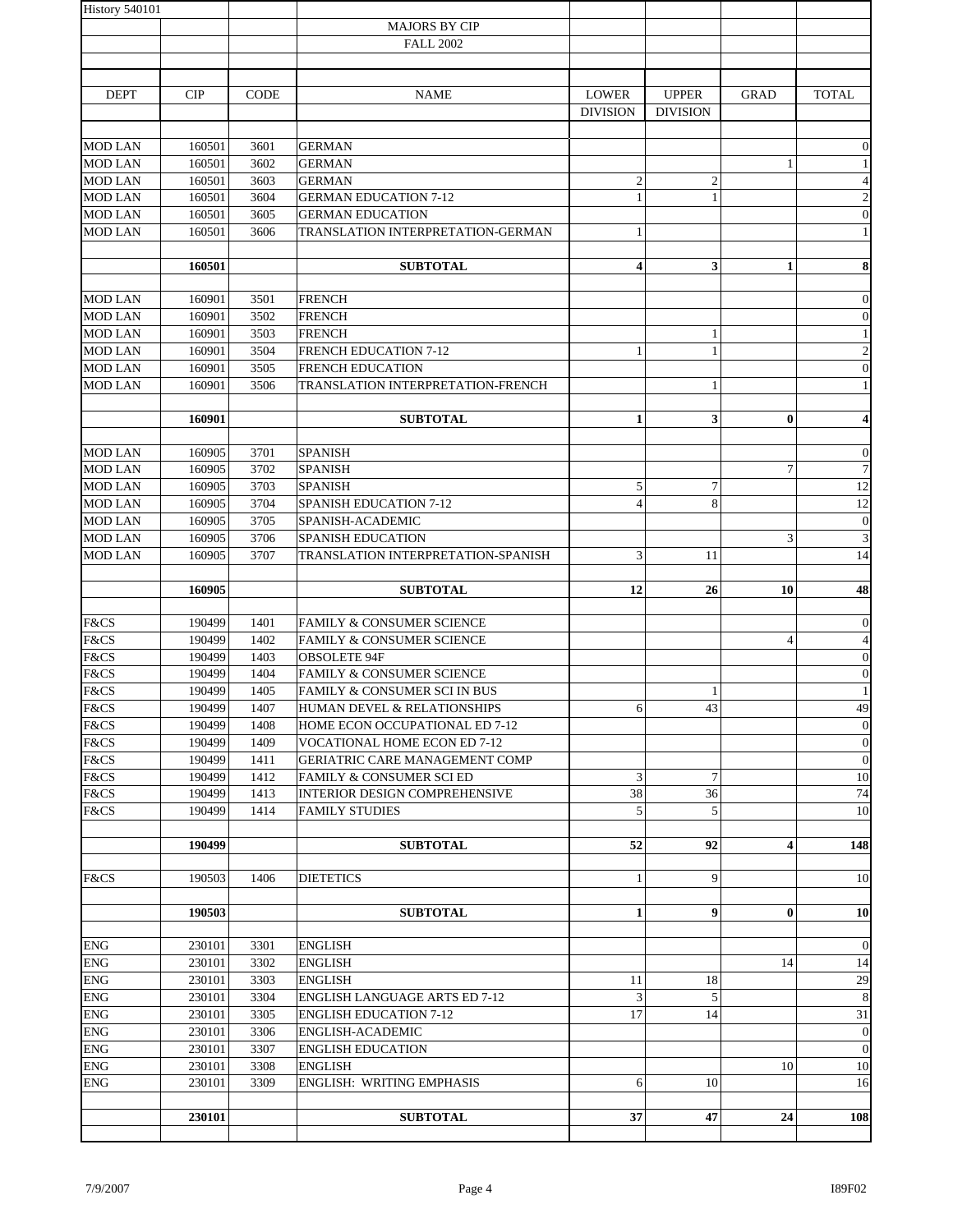| <b>History 540101</b>      |                  |              |                                              |                 |                  |                  |                                |
|----------------------------|------------------|--------------|----------------------------------------------|-----------------|------------------|------------------|--------------------------------|
|                            |                  |              | <b>MAJORS BY CIP</b>                         |                 |                  |                  |                                |
|                            |                  |              | <b>FALL 2002</b>                             |                 |                  |                  |                                |
|                            |                  |              |                                              |                 |                  |                  |                                |
| <b>DEPT</b>                | <b>CIP</b>       | <b>CODE</b>  | <b>NAME</b>                                  | LOWER           | <b>UPPER</b>     | <b>GRAD</b>      | <b>TOTAL</b>                   |
|                            |                  |              |                                              | <b>DIVISION</b> | <b>DIVISION</b>  |                  |                                |
|                            |                  |              |                                              |                 |                  |                  |                                |
| COMM                       | 231001           | 4301         | <b>SPEECH</b>                                |                 |                  |                  | $\mathbf{0}$                   |
| COMM                       | 231001           | 4302         | <b>SPEECH</b>                                |                 |                  | 3                | $\mathbf{3}$                   |
| <b>COMM</b>                | 231001           | 4303         | SPEECH COMMUNICATION COMP                    |                 |                  |                  | $\boldsymbol{0}$               |
| COMM                       | 231001           | 4304         | SPEECH COMMUNICATION                         | 1               | 3                |                  | $\overline{4}$                 |
| COMM                       | 231001           | 4305         | ORGANIZATIONAL COMMUNICATION                 | 29              | 61               |                  | 90                             |
| <b>COMM</b>                | 231001           | 4306         | SPEECH EDUCATION 7-12                        |                 | $\mathbf{1}$     |                  | $\mathbf{1}$                   |
| <b>COMM</b>                | 231001           | 4307         | SPEECH/THEATRE EDUCATION 7-12                |                 | $\mathbf{1}$     |                  | $\,1\,$                        |
| <b>COMM</b>                | 231001           | 4308         | SPEECH COMMUNICATION-ACADEMIC                |                 |                  |                  | $\mathbf{0}$                   |
| <b>COMM</b>                | 231001           | 4309         | SPEECH COMMUNICATION EDUCATION               |                 |                  |                  | $\boldsymbol{0}$               |
|                            | 231001           |              | <b>SUBTOTAL</b>                              | 30              | 66               | 3                | 99                             |
|                            |                  |              |                                              |                 |                  |                  |                                |
| <b>GEN STD</b>             | 240102           | 4999         | <b>GENERAL STUDIES</b>                       | 4               | $\overline{2}$   |                  | 6                              |
| <b>GEN STD</b>             | 240102           | 6999         | <b>GENERAL STUDIES</b>                       |                 | 9                |                  | 9                              |
|                            |                  |              |                                              |                 |                  |                  |                                |
|                            | 240102           |              | <b>SUBTOTAL</b>                              | 4               | 11               | $\bf{0}$         | 15                             |
|                            |                  |              |                                              |                 |                  |                  |                                |
| <b>BIOL</b>                | 260101           | 5101         | <b>BIOLOGY</b>                               |                 |                  |                  | $\mathbf{0}$                   |
| <b>BIOL</b>                | 260101           | 5102         | <b>BIOLOGY</b>                               |                 |                  | 6                | 6                              |
| <b>BIOL</b>                | 260101           | 5103         | <b>BIOLOGY COMPREHENSIVE</b>                 | 26              | 25               |                  | 51                             |
| <b>BIOL</b>                | 260101           | 5104         | <b>BIOLOGY</b>                               | 23              | 24               |                  | 47                             |
| <b>BIOL</b>                | 260101           | 5105         | <b>BIOLOGY EDUCATION 7-12</b>                | 6               | $\overline{7}$   |                  | 13                             |
| <b>BIOL</b><br><b>BIOL</b> | 260101           | 5106         | <b>SCIENCE/MATH EDUCATION 7-9</b>            |                 |                  |                  | $\mathbf{0}$                   |
| <b>BIOL</b>                | 260101<br>260101 | 5107<br>5108 | BIOLOGY-ACADEMIC<br><b>BIOLOGY EDUCATION</b> |                 |                  |                  | $\mathbf{0}$<br>$\overline{0}$ |
| <b>BIOL</b>                | 260101           | 5111         | <b>BIOLOGY COMP: WILDLIFE</b>                | 19              | 17               |                  | 36                             |
| <b>BIOL</b>                | 260101           | 5112         | <b>BIOLOGY COMP:ENVIRONMENT</b>              | 1               | 5                |                  | 6                              |
| <b>BIOL</b>                | 260101           | 5113         | <b>BIOLOGY COMP:MOLE BIOL</b>                | 5               | $\boldsymbol{7}$ |                  | 12                             |
| <b>BIOL</b>                | 260101           | 5114         | <b>BIOLOGY COMP:AGRI-BIO</b>                 | 3               | 5                |                  | 8                              |
| <b>BIOL</b>                | 260101           | 5115         | <b>BIOLOGY COMP:ENVIRON HEALTH</b>           | 5               | 12               |                  | 17                             |
| <b>BIOL</b>                | 260101           | 5116         | <b>BIOLOGY</b>                               |                 |                  | 9                | 9                              |
| <b>BIOL</b>                | 260101           | 7403         | PRE-AGRICULTURE                              |                 |                  |                  | $\boldsymbol{0}$               |
| <b>BIOL</b>                | 260101           | 7404         | PRE-FORESTRY                                 |                 |                  |                  | $\overline{0}$                 |
| <b>BIOL</b>                | 260101           | 7405         | PRE-WILDLIFE                                 |                 |                  |                  | $\mathbf{0}$                   |
|                            |                  |              |                                              |                 |                  |                  |                                |
|                            | 260101           |              | <b>SUBTOTAL</b>                              | 88              | 102              | 15               | 205                            |
| <b>MATH/ST</b>             | 270101           | 5801         | <b>MATHEMATICS</b>                           |                 |                  |                  | $\theta$                       |
| <b>MATH/ST</b>             | 270101           | 5802         | <b>MATHEMATICS</b>                           |                 |                  | $\overline{2}$   | $\overline{2}$                 |
| <b>MATH/ST</b>             | 270101           | 5803         | <b>MATHEMATICS COMPREHENSIVE</b>             | 3               | $\mathbf{1}$     |                  | $\overline{4}$                 |
| <b>MATH/ST</b>             | 270101           | 5804         | <b>MATHEMATICS</b>                           | 3               | 3                |                  | 6                              |
| MATH/ST                    | 270101           | 5805         | <b>OBSOLETE 94S</b>                          |                 |                  |                  | $\theta$                       |
| <b>MATH/ST</b>             | 270101           | 5806         | MATHEMATICS-ACADEMIC                         |                 |                  |                  | $\theta$                       |
| <b>MATH/ST</b>             | 270101           | 5807         | <b>MATHEMATICS EDUCATION</b>                 |                 |                  |                  | $\mathbf{0}$                   |
| <b>MATH/ST</b>             | 270101           | 5808         | MATHEMATICS ACTUARY SCIENCE                  |                 | 1                |                  | $\mathbf{1}$                   |
| <b>MATH/ST</b>             | 270101           | 5809         | <b>MATHEMATICS EDUCATION 7-12</b>            | 3               | $\sqrt{2}$       |                  | 5                              |
| <b>MATH/ST</b>             | 270101           | 5810         | MATHEMATICS EDUCATION 7-12                   | 12              | $\,$ 8 $\,$      |                  | 20                             |
| <b>MATH/ST</b>             | 270101           | 5811         | MATHEMATICS COMP: APPLIED MATH               |                 | $\mathbf{1}$     |                  | $\mathbf{1}$                   |
|                            |                  |              |                                              |                 |                  |                  |                                |
|                            | 270101           |              | <b>SUBTOTAL</b>                              | 21              | 16               | $\boldsymbol{2}$ | 39                             |
| <b>MATH/ST</b>             | 270501           | 5901         | <b>STATISTICS</b>                            |                 |                  |                  | $\theta$                       |
| <b>MATH/ST</b>             | 270501           | 5902         | <b>STATISTICS</b>                            |                 |                  |                  | $\mathbf{0}$                   |
| <b>MATH/ST</b>             | 270501           | 5903         | STATISTICS COMPREHENSIVE                     |                 |                  |                  | $\theta$                       |
| <b>MATH/ST</b>             | 270501           | 5904         | <b>STATISTICS</b>                            |                 |                  |                  | $\mathbf{0}$                   |
| <b>MATH/ST</b>             | 270501           | 5905         | STATISTICS ACTUARY SCIENCE                   |                 |                  |                  | $\mathbf{0}$                   |
| <b>MATH/ST</b>             | 270501           | 5906         | ACTUARIAL SCIENCE COMPREHENSIVE              | 3               | 1                |                  | $\overline{4}$                 |
|                            |                  |              |                                              |                 |                  |                  |                                |
|                            | 270501           |              | <b>SUBTOTAL</b>                              | $\mathbf{3}$    | $\mathbf{1}$     | $\bf{0}$         | $\overline{\mathbf{4}}$        |
|                            |                  |              |                                              |                 |                  |                  |                                |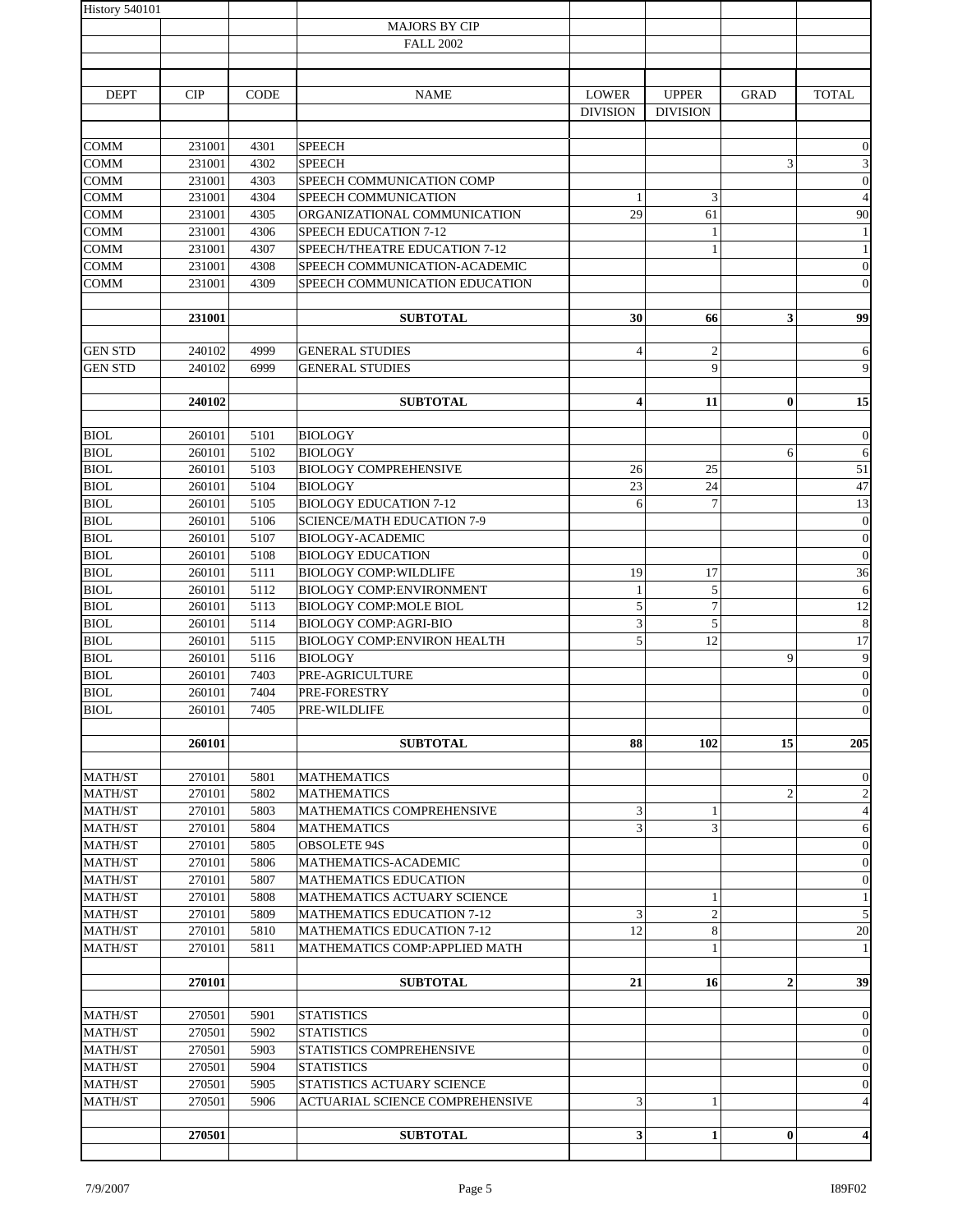| <b>History 540101</b>        |                  |              |                                                |                                 |                                 |                         |                      |
|------------------------------|------------------|--------------|------------------------------------------------|---------------------------------|---------------------------------|-------------------------|----------------------|
|                              |                  |              | <b>MAJORS BY CIP</b>                           |                                 |                                 |                         |                      |
|                              |                  |              | <b>FALL 2002</b>                               |                                 |                                 |                         |                      |
|                              |                  |              |                                                |                                 |                                 |                         |                      |
| <b>DEPT</b>                  | CIP              | CODE         | <b>NAME</b>                                    | <b>LOWER</b><br><b>DIVISION</b> | <b>UPPER</b><br><b>DIVISION</b> | <b>GRAD</b>             | <b>TOTAL</b>         |
| <b>HPER</b>                  | 310101           | 2601         | <b>RECREATION</b>                              |                                 |                                 |                         | $\mathbf{0}$         |
| <b>HPER</b>                  | 310101           | 2602         | <b>RECREATION</b>                              |                                 |                                 |                         | $\boldsymbol{0}$     |
| <b>HPER</b>                  | 310101           | 2603         | RECREATION LEADERSHIP COMP                     |                                 |                                 |                         | $\boldsymbol{0}$     |
| <b>HPER</b>                  | 310101           | 2604         | FITNESS & LEISURE MGT COMP                     |                                 |                                 |                         | $\boldsymbol{0}$     |
| <b>HPER</b>                  | 310101           | 2605         | RECREATION LEADERSHIP                          |                                 |                                 |                         | $\overline{0}$       |
| <b>HPER</b>                  | 310101           | 2607         | <b>RECREATION &amp; PARK MGT</b>               |                                 | $\mathfrak{2}$                  |                         | $\overline{2}$       |
| <b>HPER</b>                  | 310101           | 2608         | RECREATION & PART MGT C                        | 15                              | 22                              |                         | 37                   |
| <b>HPER</b>                  | 310101           | 2609         | <b>EXERCISE SCIENCE</b>                        | 52                              | 46                              |                         | 98                   |
| <b>HPER</b>                  | 310101           | 2610         | RECREATION MANAGEMENT                          | 7                               |                                 |                         | $\overline{7}$       |
|                              | 310101           |              | <b>SUBTOTAL</b>                                | 74                              | 70                              | $\bf{0}$                | 144                  |
| <b>HPER</b>                  | 310504           | 2514         | SPORTS ADMINISTRATION COM                      | 9                               | 26                              |                         | 35                   |
| <b>HPER</b>                  | 310504           | 2515         | SPORTS ADMINISTRATION                          | 5                               | 17                              |                         | 22                   |
|                              |                  |              |                                                |                                 |                                 |                         |                      |
|                              | 310504           |              | <b>SUBTOTAL</b>                                | 14                              | 43                              | $\bf{0}$                | 57                   |
| PHIL                         | 380101           | 4201         | PHILOSOPHY                                     |                                 |                                 |                         | $\mathbf{0}$         |
| PHIL                         | 380101           | 4202         | <b>PHILOSOPHY</b>                              |                                 |                                 |                         | $\boldsymbol{0}$     |
|                              | 380101           |              | <b>SUBTOTAL</b>                                | $\bf{0}$                        | $\bf{0}$                        | $\bf{0}$                | $\bf{0}$             |
| <b>CHEM</b>                  | 400501           | 5201         | <b>CHEMISTRY</b>                               |                                 |                                 |                         | $\boldsymbol{0}$     |
| <b>CHEM</b>                  | 400501           | 5202         | <b>CHEMISTRY</b>                               |                                 |                                 | $\overline{4}$          | $\overline{4}$       |
| <b>CHEM</b>                  | 400501           | 5203         | <b>CHEMISTRY COMPREHENSIVE</b>                 | 13                              | 13                              |                         | 26                   |
| <b>CHEM</b>                  | 400501           | 5204         | CHEMISTRY (ASC APPROVED)                       |                                 | 5                               |                         | $\overline{5}$       |
| <b>CHEM</b>                  | 400501           | 5205         | <b>CHEMISTRY</b>                               | 4                               | $\,1\,$                         |                         | 5                    |
| <b>CHEM</b>                  | 400501           | 5206         | <b>CHEMISTRY EDUCATION 7-12</b>                | 1                               | 3                               |                         | $\overline{4}$       |
| <b>CHEM</b>                  | 400501           | 5207         | CHEMISTRY COMP:MOLEC BIOL                      |                                 | 3                               |                         | 3                    |
|                              | 400501           |              | <b>SUBTOTAL</b>                                | 18                              | 25                              | $\overline{\mathbf{4}}$ | 47                   |
| <b>PHYS</b>                  | 400801           | 6201         | <b>PHYSICS</b>                                 |                                 |                                 |                         | $\boldsymbol{0}$     |
| <b>PHYS</b>                  | 400801           | 6202         | <b>PHYSICS</b>                                 |                                 |                                 |                         | $\mathbf{0}$         |
| <b>PHYS</b>                  | 400801           | 6203         | PHYSICS COMPREHENSIVE                          | 3                               | $\mathbf{1}$                    |                         | $\overline{4}$       |
| <b>PHYS</b>                  | 400801           | 6204         | PHYSICAL SCIENCE                               | 1                               |                                 |                         | 1                    |
| <b>PHYS</b>                  | 400801           | 6205         | <b>PHYSICS</b>                                 | 4                               | $\mathfrak{2}$                  |                         | 6                    |
| <b>PHYS</b>                  | 400801           | 6206         | PHYSICAL SCIENCE ED 7-12                       | 3                               | 10                              |                         | 13                   |
| <b>PHYS</b>                  | 400801           | 6207         | PHYSICS EDUCATION                              |                                 |                                 |                         | $\boldsymbol{0}$     |
| <b>PHYS</b>                  | 400801           | 7407         | PRE-ARCHITECTURE                               | 6                               |                                 |                         | 6                    |
| <b>PHYS</b><br><b>PHYS</b>   | 400801<br>400801 | 7408<br>7409 | PRE-ENGINEERING<br>PRE-METEOROLOGY             | 10<br>$\overline{c}$            | $\sqrt{2}$<br>$\mathbf{1}$      |                         | 12<br>$\mathfrak{Z}$ |
| <b>PHYS</b>                  | 400801           | 7410         | PRE-OCEANOGRAPHY                               |                                 |                                 |                         | $\theta$             |
| <b>PHYS</b>                  | 400801           | 8201         | MECHANICAL ENGINEERING                         | 1                               |                                 |                         | 1                    |
| <b>PHYS</b>                  | 400801           | 8202         | MECHANICAL ENGINEERING                         |                                 |                                 |                         | $\theta$             |
|                              |                  |              |                                                |                                 |                                 |                         |                      |
|                              | 400801           |              | <b>SUBTOTAL</b>                                | 30                              | 16                              | $\bf{0}$                | 46                   |
| <b>PSYCH</b>                 | 420101           | 6401         | PSYCHOLOGY                                     |                                 |                                 |                         | $\theta$             |
| <b>PSYCH</b>                 | 420101           | 6402         | <b>PSYCHOLOGY</b>                              |                                 |                                 | $\overline{2}$          | $\overline{c}$       |
| <b>PSYCH</b>                 | 420101           | 6403         | PSYCHOLOGY COMPREHENSIVE                       | 33                              | 8                               |                         | 41                   |
| <b>PSYCH</b>                 | 420101           | 6404         | HUMAN FACTORS COMPREHENSIVE                    |                                 |                                 |                         | $\mathbf{0}$         |
| <b>PSYCH</b>                 | 420101           | 6405         | PSYCHOBIOLOGY COMPREHENSIVE                    | 1                               | 7                               |                         | 8                    |
| <b>PSYCH</b>                 | 420101           | 6406         | <b>OBSOLETE 94S</b>                            |                                 |                                 |                         | $\theta$             |
| <b>PSYCH</b><br><b>PSYCH</b> | 420101<br>420101 | 6407<br>6408 | PSYCHOLOGY EDUCATION 7-12<br><b>PSYCHOLOGY</b> | 1<br>48                         | 41                              |                         | $\mathbf{1}$<br>89   |
| <b>PSYCH</b>                 | 420101           | 6409         | <b>PSYCHOLOGY</b>                              | 9                               | 10                              |                         | 19                   |
|                              |                  |              |                                                |                                 |                                 |                         |                      |
|                              | 420101           |              | <b>SUBTOTAL</b>                                | 92                              | 66                              | $\mathbf{2}$            | 160                  |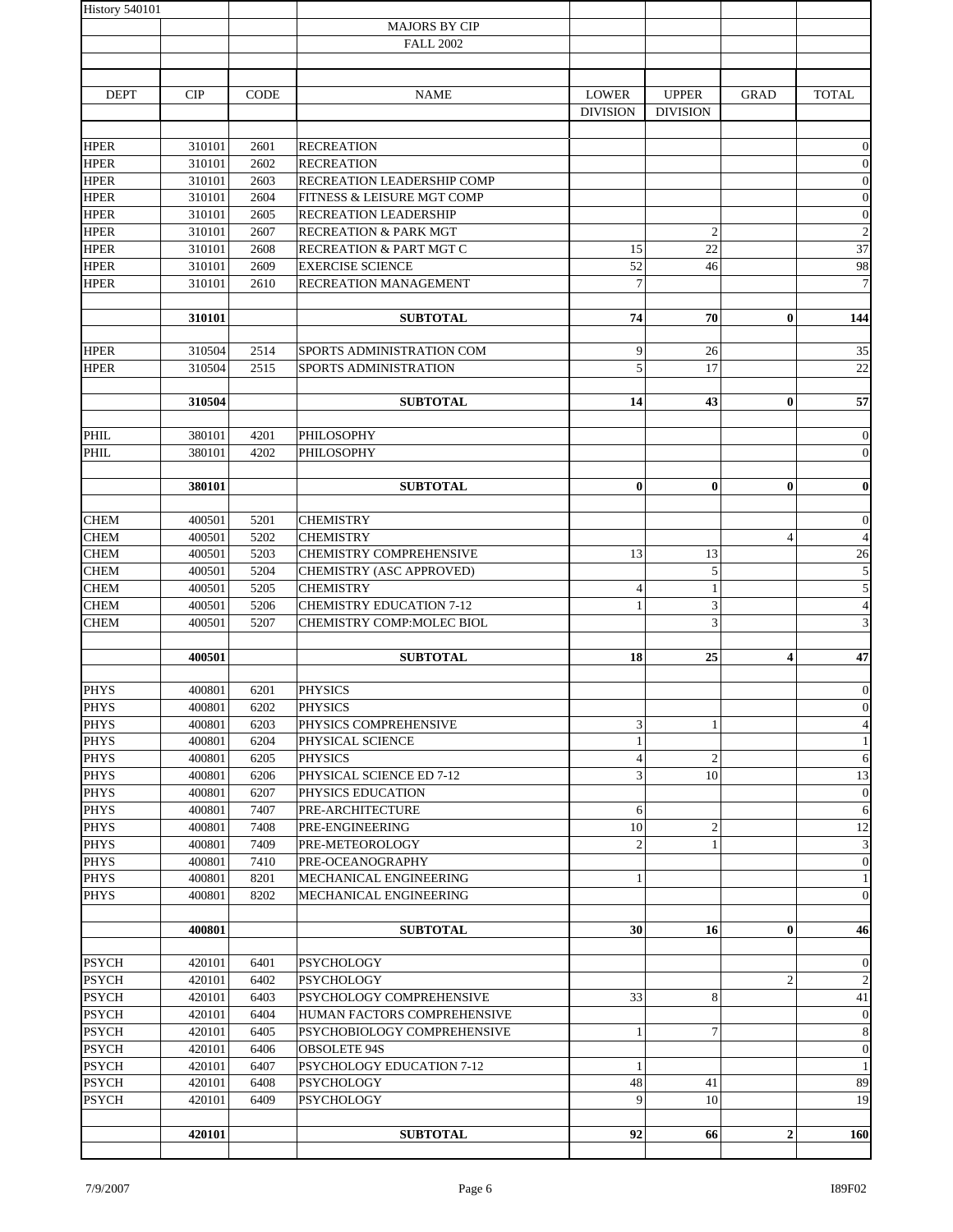| <b>History 540101</b> |            |             |                                     |                 |                 |              |                          |
|-----------------------|------------|-------------|-------------------------------------|-----------------|-----------------|--------------|--------------------------|
|                       |            |             | <b>MAJORS BY CIP</b>                |                 |                 |              |                          |
|                       |            |             | <b>FALL 2002</b>                    |                 |                 |              |                          |
|                       |            |             |                                     |                 |                 |              |                          |
|                       |            |             |                                     |                 |                 |              |                          |
| <b>DEPT</b>           | <b>CIP</b> | <b>CODE</b> | <b>NAME</b>                         | <b>LOWER</b>    | <b>UPPER</b>    | <b>GRAD</b>  | <b>TOTAL</b>             |
|                       |            |             |                                     | <b>DIVISION</b> | <b>DIVISION</b> |              |                          |
| CJ                    | 430104     | 5401        | <b>CRIMINAL JUSTICE</b>             |                 |                 |              | $\mathbf{0}$             |
| CJ                    | 430104     | 5402        | <b>CRIMINAL JUSTICE</b>             |                 |                 |              | $\boldsymbol{0}$         |
| CJ                    | 430104     | 5403        | CRIMINAL JUSTICE COMPREHENSIVE      | 54              | 56              |              | 110                      |
| CJ                    | 430104     | 5404        | <b>CRIMINAL JUSTICE</b>             | 60              | 61              |              | 121                      |
| CJ                    | 430104     | 5405        | <b>OBSOLETE</b>                     |                 |                 |              | $\mathbf{0}$             |
|                       |            |             |                                     |                 |                 |              |                          |
|                       | 430104     |             | <b>SUBTOTAL</b>                     | 114             | 117             | $\bf{0}$     | 231                      |
| <b>SOC WK</b>         | 440701     | 6601        | <b>SOCIAL WORK</b>                  |                 |                 |              | $\boldsymbol{0}$         |
| <b>SOC WK</b>         | 440701     | 6602        | <b>SOCIAL WORK</b>                  |                 |                 | 1            | $\mathbf{1}$             |
| <b>SOC WK</b>         | 440701     | 6603        | <b>OBSOLETE 94S</b>                 |                 |                 |              | $\boldsymbol{0}$         |
| <b>SOC WK</b>         | 440701     | 6604        | <b>SOCIAL WORK</b>                  |                 |                 |              | $\boldsymbol{0}$         |
| <b>SOC WK</b>         | 440701     | 6605        | <b>OBSOLETE 94S</b>                 |                 |                 |              | $\boldsymbol{0}$         |
| <b>SOC WK</b>         | 440701     | 6606        | SOCIAL WORK COMPREHENSIVE           | 39              | 35              |              | $74\,$                   |
|                       |            |             |                                     |                 |                 |              |                          |
|                       | 440701     |             | <b>SUBTOTAL</b>                     | 39              | 35              | $\mathbf{1}$ | 75                       |
| <b>ECON</b>           | 450601     | 1301        | <b>ECONOMICS</b>                    |                 |                 |              | $\boldsymbol{0}$         |
| <b>ECON</b>           | 450601     | 1302        | <b>ECONOMICS</b>                    |                 |                 | 1            | $\mathbf{1}$             |
| <b>ECON</b>           | 450601     | 1303        | <b>OBSOLETE 94S</b>                 |                 |                 |              | $\boldsymbol{0}$         |
| <b>ECON</b>           | 450601     | 1304        | <b>ECONOMICS EDUCATION 7-12</b>     |                 |                 |              | $\boldsymbol{0}$         |
| <b>ECON</b>           | 450601     | 1306        | <b>ECONOMICS</b>                    |                 |                 |              | $\mathbf{0}$             |
| <b>ECON</b>           | 450601     | 1307        | <b>ECONOMICS</b>                    | $\overline{c}$  | $\overline{2}$  |              | $\overline{\mathcal{L}}$ |
| <b>ECON</b>           | 450601     | 1309        | <b>BUSINESS ECONOMICS COMP</b>      | 5               | 8               |              | 13                       |
|                       | 450601     |             | <b>SUBTOTAL</b>                     | $\overline{7}$  | 10              | $\mathbf{1}$ | 18                       |
|                       |            |             |                                     |                 |                 |              |                          |
| <b>GEOG</b>           | 450701     | 5501        | <b>GEOGRAPHY</b>                    |                 |                 |              | $\mathbf{0}$             |
| <b>GEOG</b>           | 450701     | 5502        | <b>GEOGRAPHY</b>                    |                 |                 | 1            | $\mathbf{1}$             |
| <b>GEOG</b>           | 450701     | 5503        | <b>OBSOLETE 94S</b>                 |                 |                 |              | $\boldsymbol{0}$         |
| <b>GEOG</b>           | 450701     | 5504        | <b>OBSOLETE 94S</b>                 |                 |                 |              | $\boldsymbol{0}$         |
| <b>GEOG</b>           | 450701     | 5506        | <b>GEOGRAPHY EDUCATION 7-12</b>     |                 |                 |              | $\boldsymbol{0}$         |
| <b>GEOG</b>           | 450701     | 5507        | <b>EARTH SCIENCE EDUCATION 7-12</b> |                 |                 |              | $\mathbf{0}$             |
| <b>GEOG</b>           | 450701     | 5508        | <b>GEOGRAPHY COMP:ENVIRONMENT</b>   | $\overline{2}$  | $\sqrt{2}$      |              | $\overline{\mathcal{L}}$ |
| <b>GEOG</b>           | 450701     | 5509        | <b>GEOGRAPHY COMP:AGRICULTURE</b>   |                 |                 |              | $\mathbf{0}$             |
| <b>GEOG</b>           | 450701     | 5510        | <b>GEOGRAPHY</b>                    | 5               | $\,$ 8 $\,$     |              | 13                       |
| <b>GEOG</b>           | 450701     | 5511        | GEOGRAPHY                           |                 | $\mathbf{1}$    |              | $\mathbf{1}$             |
| <b>GEOG</b>           | 450701     | 5512        | GEOGRAPHY COMP: HUMAN - GLO         |                 | $\mathbf{1}$    |              | $\mathbf{1}$             |
|                       |            |             |                                     |                 |                 |              |                          |
|                       | 450701     |             | <b>SUBTOTAL</b>                     | 7               | 12              | 1            | 20                       |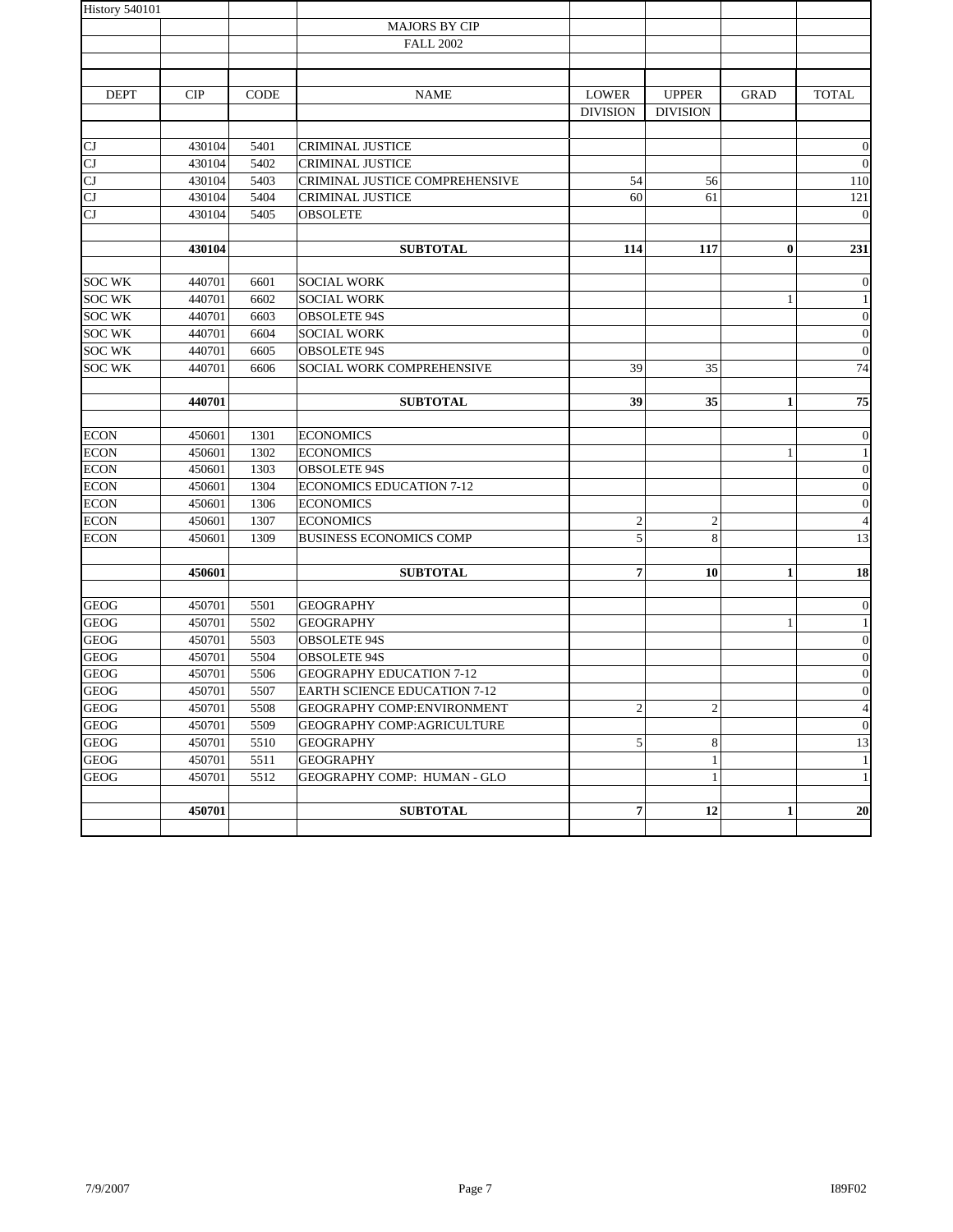| History 540101                     |                  |              |                                                                |                                 |                                 |                         |                                  |
|------------------------------------|------------------|--------------|----------------------------------------------------------------|---------------------------------|---------------------------------|-------------------------|----------------------------------|
|                                    |                  |              | <b>MAJORS BY CIP</b>                                           |                                 |                                 |                         |                                  |
|                                    |                  |              | <b>FALL 2002</b>                                               |                                 |                                 |                         |                                  |
| <b>DEPT</b>                        | CIP              | <b>CODE</b>  | <b>NAME</b>                                                    | <b>LOWER</b><br><b>DIVISION</b> | <b>UPPER</b><br><b>DIVISION</b> | <b>GRAD</b>             | <b>TOTAL</b>                     |
| <b>HIST</b>                        | 540101           | 5701         | <b>HISTORY</b>                                                 |                                 |                                 |                         | $\mathbf{0}$                     |
| <b>HIST</b>                        | 540101           | 5702         | <b>HISTORY</b>                                                 |                                 |                                 | 5                       | 5                                |
| <b>HIST</b>                        | 540101           | 5703         | SOC SCI COMP W/HISTORY                                         | 3                               | 3                               |                         | 6                                |
| <b>HIST</b>                        | 540101           | 5704         | <b>HISTORY</b>                                                 | 14                              | 10                              |                         | 24                               |
| <b>HIST</b><br><b>HIST</b>         | 540101           | 5705<br>5706 | <b>HISTORY EDUCATION 7-12</b><br>SOCIAL SCIENCE EDUCATION 7-12 | 32<br>22                        | 17<br>40                        |                         | 49                               |
| <b>HIST</b>                        | 540101<br>540101 | 5707         | HISTORY/SOCIAL SCIENCE ED 7-12                                 |                                 |                                 |                         | 62<br>$\boldsymbol{0}$           |
| <b>HIST</b>                        | 540101           | 5708         | HISTORY/ECONOM/SOCSCI ED 7-12                                  |                                 |                                 |                         | $\boldsymbol{0}$                 |
| <b>HIST</b>                        | 540101           | 5709         | HISTORY/GEOGRPY/SOCSCI ED 7-12                                 |                                 |                                 |                         | $\boldsymbol{0}$                 |
| <b>HIST</b>                        | 540101           | 5710         | HISTORY/POLISCI/SOCSCI ED 7-12                                 |                                 |                                 |                         | $\boldsymbol{0}$                 |
| <b>HIST</b>                        | 540101           | 5711         | HISTORY/PSYCHLY/SOCSCI ED 7-12                                 |                                 |                                 |                         | $\boldsymbol{0}$                 |
| <b>HIST</b><br><b>HIST</b>         | 540101<br>540101 | 5712<br>5713 | HISTORY/SOCIOLY/SOCSCI ED 7-12<br>HISTORY-ACADEMIC             |                                 |                                 |                         | $\boldsymbol{0}$<br>$\mathbf{0}$ |
| <b>HIST</b>                        | 540101           | 5714         | SOCIAL SCIENCE-ACADEMIC                                        |                                 |                                 |                         | $\boldsymbol{0}$                 |
| <b>HIST</b>                        | 540101           | 5715         | <b>HISTORY EDUCATION</b>                                       |                                 |                                 |                         | $\mathbf{0}$                     |
| <b>HIST</b>                        | 540101           | 5716         | SOCIAL SCIENCE EDUCATION                                       |                                 |                                 |                         | $\boldsymbol{0}$                 |
| <b>HIST</b>                        | 540101           | 5717         | <b>HISTORY</b>                                                 |                                 |                                 | $\overline{7}$          | $\overline{7}$                   |
|                                    | 540101           |              | <b>SUBTOTAL</b>                                                | 71                              | 70                              | 12                      | 153                              |
| <b>INT STUD</b>                    | 450901           | 3803         | <b>INTERNATIONAL STUDIES</b>                                   | 14                              |                                 |                         | 14                               |
|                                    | 450901           |              | <b>SUBTOTAL</b>                                                | 14                              | $\bf{0}$                        | $\bf{0}$                | 14                               |
| POL SCI                            | 451001           | 6301         | POLITICAL SCIENCE                                              |                                 |                                 |                         | $\boldsymbol{0}$                 |
| POL SCI                            | 451001           | 6302         | POLITICAL SCIENCE                                              |                                 |                                 | $\overline{4}$          | $\overline{4}$                   |
| POL SCI                            | 451001           | 6303<br>6304 | <b>OBSOLETE 94S</b><br>POLITICAL SCIENCE ED 7-12               |                                 | $\mathbf{1}$                    |                         | $\mathbf{1}$<br>$\boldsymbol{0}$ |
| POL SCI<br>POL SCI                 | 451001<br>451001 | 6305         | PUBLIC ADMINISTRATION                                          | 3                               | $\mathbf{1}$                    |                         | $\overline{4}$                   |
| POL SCI                            | 451001           | 6306         | POLITICAL SCIENCE                                              | 31                              | 30                              |                         | 61                               |
| POL SCI                            | 451001           | 6307         | POLITICAL SCIENCE                                              | $\mathfrak{2}$                  | 3                               |                         | 5                                |
| POL SCI                            | 451001           | 7406         | PRE-LAW                                                        | 11                              |                                 |                         | 11                               |
|                                    | 451001           |              | <b>SUBTOTAL</b>                                                | 47                              | 35                              | $\overline{\mathbf{4}}$ | 86                               |
| <b>SOC</b>                         | 451101           | 6501         | SOCIOLOGY                                                      |                                 |                                 |                         | $\mathbf{0}$                     |
| SOC                                | 451101           | 6502         | SOCIOLOGY                                                      |                                 |                                 |                         | $\mathbf{0}$                     |
| <b>SOC</b>                         | 451101           | 6503         | <b>OBSOLETE 94S</b>                                            |                                 |                                 |                         | $\mathbf{0}$                     |
| SOC                                | 451101           | 6504         | SOCIOLOGY EDUCATION 7-12                                       |                                 | 1                               |                         | $\mathbf{1}$                     |
| SOC                                | 451101           | 6505         | <b>SOCIOLOGY</b>                                               | 4                               | $\overline{12}$                 |                         | 16                               |
| <b>SOC</b>                         | 451101           | 6506         | SOCIOLOGY                                                      |                                 | $\mathbf{1}$                    |                         | $\mathbf{1}$                     |
|                                    | 451101           |              | <b>SUBTOTAL</b>                                                | 4                               | 14                              | $\bf{0}$                | 18                               |
| <b>BUS</b>                         | 490104           | 1101         | AIRWAY SCIENCE MANAGEMENT                                      |                                 |                                 |                         | $\boldsymbol{0}$                 |
| <b>BUS</b>                         | 490104           | 1102         | AIRWAY SCIENCE MANAGEMENT                                      |                                 |                                 | 1                       | $\mathbf{1}$                     |
| <b>BUS</b>                         | 490104           | 1104         | BUS ADM AIRCRAFT SYSTEMS MGT                                   | 20                              | 10                              |                         | 30                               |
|                                    | 490104           |              | <b>SUBTOTAL</b>                                                | 20                              | 10                              | $\mathbf{1}$            | 31                               |
| <b>MUS/PERF</b><br><b>MUS/PERF</b> | 500501<br>500501 | 4401<br>4402 | <b>THEATRE</b><br><b>THEATRE</b>                               |                                 |                                 |                         | $\theta$<br>$\theta$             |
| <b>MUS/PERF</b>                    | 500501           | 4403         | SPEECH COM & THEATRE ARTS                                      |                                 |                                 |                         | $\mathbf{0}$                     |
| <b>MUS/PERF</b>                    | 500501           | 4404         | THEATRE ARTS                                                   |                                 |                                 |                         | $\mathbf{0}$                     |
| <b>MUS/PERF</b>                    | 500501           | 4405         | THEATRE EDUCATION 7-12                                         | 4                               | $\mathbf{1}$                    |                         | $\overline{5}$                   |
| <b>MUS/PERF</b><br><b>MUS/PERF</b> | 500501<br>500501 | 4406<br>4407 | <b>THEATRE</b><br>MUSIC THEATRE-THEATRE EMPHASIS               | 13                              | $\overline{7}$                  |                         | 20<br>$\theta$                   |
|                                    |                  |              |                                                                |                                 |                                 |                         |                                  |
|                                    | 500501           |              | <b>SUBTOTAL</b>                                                | 17                              | 8                               | $\bf{0}$                | 25                               |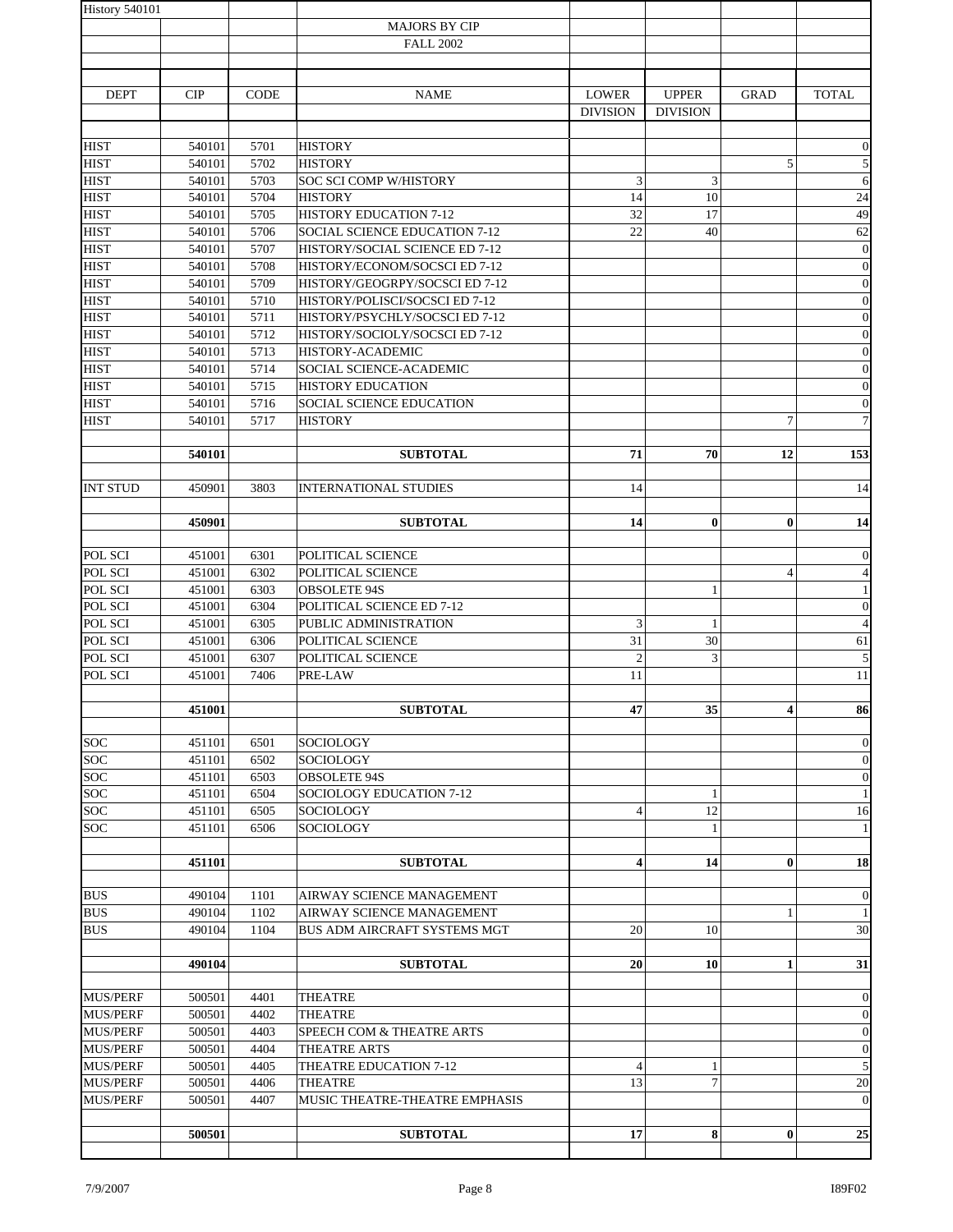| <b>History 540101</b> |            |             |                                             |                 |                 |             |                              |
|-----------------------|------------|-------------|---------------------------------------------|-----------------|-----------------|-------------|------------------------------|
|                       |            |             | <b>MAJORS BY CIP</b>                        |                 |                 |             |                              |
|                       |            |             | <b>FALL 2002</b>                            |                 |                 |             |                              |
|                       |            |             |                                             |                 |                 |             |                              |
|                       |            |             |                                             |                 |                 |             |                              |
| <b>DEPT</b>           | <b>CIP</b> | <b>CODE</b> | <b>NAME</b>                                 | <b>LOWER</b>    | <b>UPPER</b>    | <b>GRAD</b> | <b>TOTAL</b>                 |
|                       |            |             |                                             | <b>DIVISION</b> | <b>DIVISION</b> |             |                              |
| ART                   | 500701     | 3101        | ART                                         |                 |                 |             | $\mathbf{0}$                 |
| <b>ART</b>            | 500701     | 3102        | ART                                         |                 |                 | 8           | $\,$ 8 $\,$                  |
| ART                   | 500701     | 3103        | <b>ART COMPREHENSIVE</b>                    |                 |                 |             | $\boldsymbol{0}$             |
| ART                   | 500701     | 3104        | COMMERCIAL ART COMPREHENSIVE                |                 |                 |             | $\boldsymbol{0}$             |
| ART                   | 500701     | 3105        | <b>ART</b>                                  | 16              | $\overline{4}$  |             | $20\,$                       |
| <b>ART</b>            | 500701     | 3106        | <b>ART HISTORY</b>                          | $\overline{2}$  | $\mathbf{1}$    |             | $\sqrt{3}$                   |
| ART                   | 500701     | 3107        | <b>ART EDUCATION K-12</b>                   | 9               | 21              |             | 30                           |
| <b>ART</b>            | 500701     | 3108        | <b>ART-ACADEMIC</b>                         |                 |                 |             | $\boldsymbol{0}$             |
| ART                   | 500701     | 3109        | <b>ART EDUCATION</b>                        |                 |                 | 5           | $\sqrt{5}$                   |
| ART                   | 500701     | 3110        | <b>COMPREHENSIVE STUDIO ART</b>             | 6               | 9               |             | 15                           |
| <b>ART</b>            | 500701     | 3111        | VISUAL COMMUNICATIONS & D                   | 56              | 53              | 1           | 110                          |
|                       |            |             |                                             |                 |                 |             |                              |
|                       | 500701     |             | <b>SUBTOTAL</b>                             | 89              | 88              | 14          | 191                          |
|                       |            |             |                                             |                 |                 |             |                              |
| <b>MUS/PERF</b>       | 500901     | 4101        | <b>MUSIC</b>                                |                 |                 |             | $\mathbf{0}$                 |
| <b>MUS/PERF</b>       | 500901     | 4102        | <b>MUSIC</b>                                |                 |                 | 9           | 9                            |
| <b>MUS/PERF</b>       | 500901     | 4103        | MUSIC BUSINESS COMP                         | 15              | 13              |             | 28                           |
| <b>MUS/PERF</b>       | 500901     | 4104        | <b>MUSIC</b>                                | 4               | $\mathbf{2}$    |             | 6                            |
| <b>MUS/PERF</b>       | 500901     | 4105        | MUSIC PERFORMANCE                           | 10              | $\overline{7}$  |             | 17                           |
| <b>MUS/PERF</b>       | 500901     | 4106        | <b>OBSOLETE 94S</b>                         |                 |                 |             | $\boldsymbol{0}$             |
| <b>MUS/PERF</b>       | 500901     | 4107        | <b>MUSIC EDUCATION K-12</b>                 | 25              | 22              |             | 47                           |
| <b>MUS/PERF</b>       | 500901     | 4108        | MUSIC-ACADEMIC                              |                 |                 |             | $\boldsymbol{0}$             |
| <b>MUS/PERF</b>       | 500901     | 4109        | <b>MUSIC EDUCATION</b>                      |                 |                 | 1           | $1\,$                        |
| <b>MUS/PERF</b>       | 500901     | 4110        | MUSIC THEATRE-MUSIC EMPHASIS                | 6               | $\overline{4}$  |             | 10                           |
| <b>MUS/PERF</b>       | 500901     | 7303        | PRE-MUSIC THERAPY                           | $\overline{2}$  |                 |             | $\sqrt{2}$                   |
|                       |            |             |                                             |                 |                 |             |                              |
|                       | 500901     |             | <b>SUBTOTAL</b>                             | 62              | 48              | 10          | 120                          |
| CD                    | 510201     | 2903        | <b>COMMUNICATION DISORDERS</b>              | 19              | 24              |             | 43                           |
| CD                    | 510201     | 2904        | SPEECH/LANGUAGE PATHOLOGY                   |                 |                 | 24          | 24                           |
|                       |            |             |                                             |                 |                 |             |                              |
|                       | 510201     |             | <b>SUBTOTAL</b>                             | 19              | 24              | 24          | 67                           |
|                       |            |             |                                             |                 |                 |             |                              |
| <b>HLTHSCI</b>        | 510999     | 5603        | MEDICAL TECHNOLOGY COMP                     | $\sqrt{5}$      | 6               |             | 11                           |
| <b>HLTHSCI</b>        | 510999     | 5604        | RADIOGRAPHY COMPREHENSIVE                   | 22              | $25\,$          |             | 47                           |
| <b>HLTHSCI</b>        | 510999     | 5605        | <b>RESPIRATORY THERAPY</b>                  |                 |                 |             | $\mathbf{0}$<br>$\mathbf{0}$ |
| <b>HLTHSCI</b>        | 510999     | 5606        | HEALTH SCIENCES<br>RESPIRATORY THERAPY COMP |                 |                 |             |                              |
| <b>HLTHSCI</b>        | 510999     | 5607        |                                             | 10              | $\mathfrak{Z}$  |             | 13                           |
|                       | 510999     |             | <b>SUBTOTAL</b>                             | 37              | 34              | $\bf{0}$    | 71                           |
|                       |            |             |                                             |                 |                 |             |                              |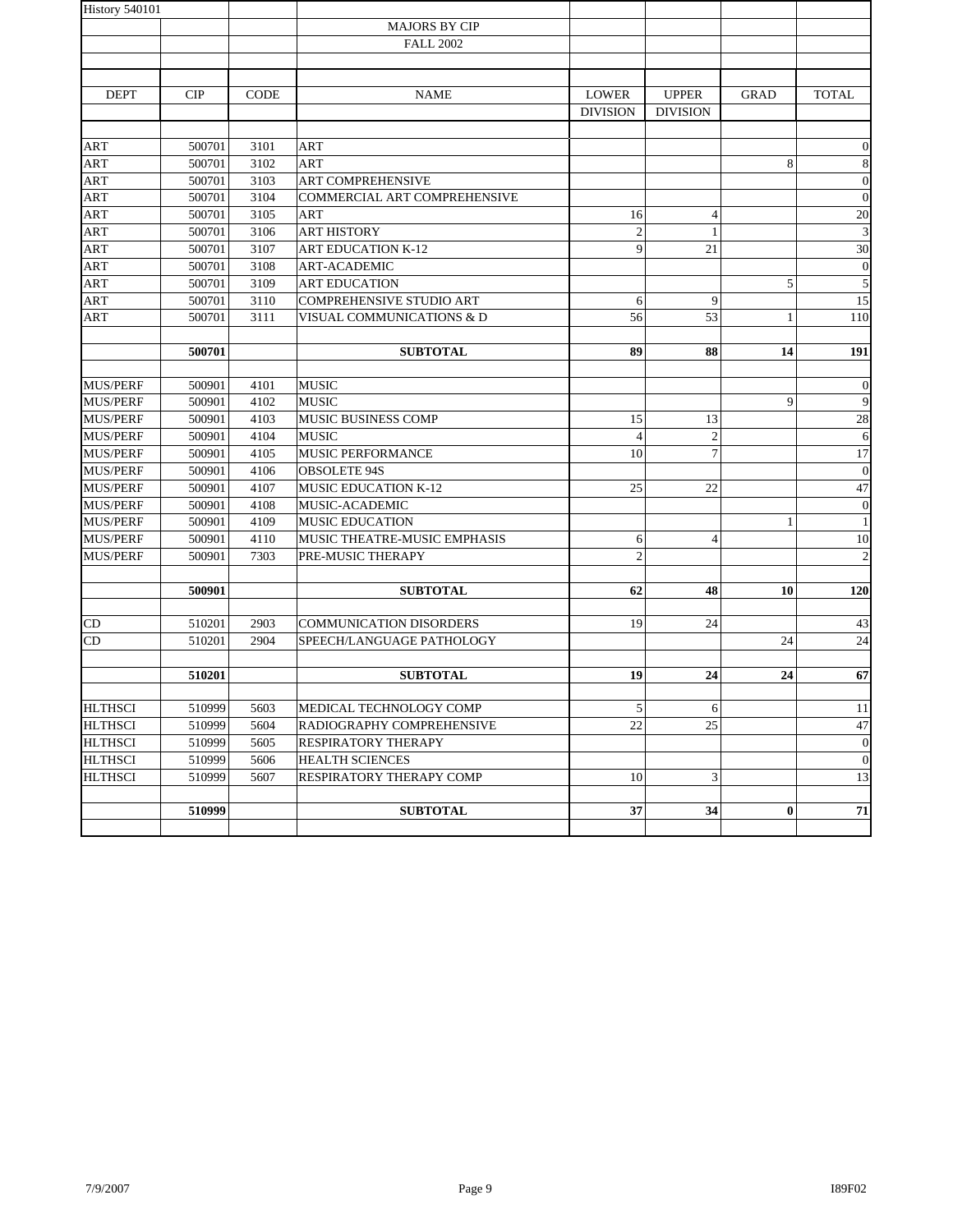| <b>History 540101</b> |        |             |                                     |                 |                 |                         |                           |
|-----------------------|--------|-------------|-------------------------------------|-----------------|-----------------|-------------------------|---------------------------|
|                       |        |             | <b>MAJORS BY CIP</b>                |                 |                 |                         |                           |
|                       |        |             | <b>FALL 2002</b>                    |                 |                 |                         |                           |
|                       |        |             |                                     |                 |                 |                         |                           |
| <b>DEPT</b>           | CIP    | <b>CODE</b> | <b>NAME</b>                         | <b>LOWER</b>    | <b>UPPER</b>    | <b>GRAD</b>             | <b>TOTAL</b>              |
|                       |        |             |                                     | <b>DIVISION</b> | <b>DIVISION</b> |                         |                           |
|                       |        |             |                                     |                 |                 |                         |                           |
| <b>HLTHSCI</b>        | 511199 | 7503        | PRE-CHIROPRACTIC                    | 13              | $\overline{4}$  |                         | 17                        |
| <b>HLTHSCI</b>        | 511199 | 7504        | PRE-DENTAL                          | 12              | $\overline{2}$  |                         | 14                        |
| <b>HLTHSCI</b>        | 511199 | 7505        | PRE-DENTAL HYGIENE                  | 11              | 3               |                         | 14                        |
| <b>HLTHSCI</b>        | 511199 | 7506        | PRE-MEDICAL                         | 39              | 5               |                         | 44                        |
| <b>HLTHSCI</b>        | 511199 | 7507        | PRE-MORTUARY SCIENCE                | $\sqrt{2}$      | $\mathbf{1}$    |                         | $\ensuremath{\mathbf{3}}$ |
| <b>HLTHSCI</b>        | 511199 | 7508        | PRE-NUCLEAR MEDICINE TECH           | $\sqrt{2}$      |                 |                         | $\overline{c}$            |
| <b>HLTHSCI</b>        | 511199 | 7509        | PRE-OCCUPATIONAL THERAPY            | $\,$ 8 $\,$     |                 |                         | $\,8\,$                   |
| <b>HLTHSCI</b>        | 511199 | 7510        | PRE-OPTOMETRY                       | 9               | 3               |                         | 12                        |
| <b>HLTHSCI</b>        | 511199 | 7511        | PRE-PHARMACY                        | 18              | 5               |                         | 23                        |
| HLTHSCI               | 511199 | 7512        | PRE-PHYSICAL THERAPY                | 20              |                 |                         | 20                        |
| <b>HLTHSCI</b>        | 511199 | 7513        | PRE-PHYSICIAN'S ASSISTANT           |                 | 1               |                         | $\mathbf{1}$              |
| <b>HLTHSCI</b>        | 511199 | 7514        | PRE-PODIATRY                        |                 |                 |                         | $\overline{0}$            |
| <b>HLTHSCI</b>        | 511199 | 7515        | PRE-VETERINARY                      | 15              | $\overline{2}$  |                         | 17                        |
| <b>HLTHSCI</b>        | 511199 | 7516        | PRE-RADIOLOGY                       | 17              | 8               |                         | 25                        |
| <b>HLTHSCI</b>        | 511199 | 7517        | <b>OBSOLETE 91S</b>                 |                 |                 |                         | $\overline{0}$            |
| HLTHSCI               | 511199 | 7519        | PRE-DIETETICS                       | 1               |                 |                         |                           |
| <b>HLTHSCI</b>        | 511199 | 7901        | PRE-NURSING                         | 116             | 11              | $\overline{4}$          | 131                       |
| NURS                  | 511199 | 6103        | <b>OBSOLETE 91S</b>                 |                 |                 |                         | $\theta$                  |
|                       |        |             |                                     |                 |                 |                         |                           |
|                       | 511199 |             | <b>SUBTOTAL</b>                     | 283             | 45              | $\overline{\mathbf{4}}$ | 332                       |
|                       |        |             |                                     |                 |                 |                         |                           |
| <b>BUS</b>            | 520201 | 1103        | BUS ADM AIRWAY SCIENCE MGMT         | 6               | $\overline{2}$  |                         | 8                         |
| <b>BUS</b>            | 520201 | 1201        | <b>BUSINESS</b>                     |                 |                 |                         | $\theta$                  |
| <b>BUS</b>            | 520201 | 1202        | <b>BUSINESS</b>                     |                 |                 | 22                      | 22                        |
| <b>BUS</b>            | 520201 | 1203        | <b>BUSINESS ADMINISTRATION COMP</b> | 308             | 359             |                         | 667                       |
| <b>BUS</b>            | 520201 | 1204        | OFFICE ADMINISTRATION COMP          |                 |                 |                         | $\overline{0}$            |
| <b>BUS</b>            | 520201 | 1205        | <b>BUSINESS ADMINISTRATION</b>      | 25              | 25              |                         | 50                        |
| <b>BUS</b>            | 520201 | 1206        | <b>OBSOLETE 91U</b>                 |                 |                 |                         | $\overline{0}$            |
| <b>BUS</b>            | 520201 | 1213        | <b>BUSINESS ADMINISTRATION</b>      |                 |                 | 50                      | 50                        |
| <b>BUS</b>            | 520201 | 1218        | <b>BUSINESS &amp; TECHNOLOGY</b>    |                 |                 |                         | $\overline{0}$            |
| <b>BUS</b>            | 520201 | 1219        | <b>MBA APPLICANT</b>                |                 |                 | 34                      | 34                        |
|                       |        |             |                                     |                 |                 |                         | 831                       |
|                       | 520201 |             | <b>SUBTOTAL</b>                     | 339             | 386             | 106                     |                           |
| <b>IND TECH</b>       | 520205 | 1501        | INDUSTRIAL TECHNOLOGY               |                 |                 |                         | $\mathbf{0}$              |
| <b>IND TECH</b>       | 520205 | 1502        | <b>INDUSTRIAL TECHNOLOGY</b>        |                 |                 | 5                       | 5                         |
| <b>IND TECH</b>       | 520205 | 1503        | INDUSTRIAL TECHNOLOGY COMP          |                 |                 |                         | $\overline{0}$            |
| <b>IND TECH</b>       | 520205 | 1504        | MANAGEMENT TECH: INDUST COMP        |                 |                 |                         | $\mathbf{0}$              |
| IND TECH              | 520205 | 1505        | <b>OBSOLETE 94S</b>                 |                 |                 |                         | $\overline{0}$            |
| IND TECH              | 520205 | 1506        | TELECOMMUNICATIONS MANAGEMENT       | 18              | 49              |                         | 67                        |
| <b>IND TECH</b>       | 520205 | 1507        | <b>OBSOLETE 93F</b>                 |                 |                 |                         | $\mathbf{0}$              |
| <b>IND TECH</b>       | 520205 | 1508        | INDUSTRIAL TECHNOLOGY               |                 |                 |                         | $\theta$                  |
| <b>IND TECH</b>       | 520205 | 1510        | INDUSTRIAL DISTRIBUTION             | 58              | 142             |                         | 200                       |
| <b>IND TECH</b>       | 520205 | 1511        | <b>OBSOLETE 93F</b>                 |                 |                 |                         | $\theta$                  |
| IND TECH              | 520205 | 1512        | <b>OBSOLETE 93F</b>                 |                 | 1               |                         | 1                         |
| IND TECH              | 520205 | 1513        | CONSTRUCTION MGMT TECH COMP         |                 | 3               |                         | 3                         |
| IND TECH              | 520205 | 1514        | INDUSTRIAL TECHNOLOGY               | $\overline{2}$  | $\overline{4}$  |                         | 6                         |
| IND TECH              | 520205 | 1515        | INDUSTRIAL TECHNOLOGY               | $\mathbf{1}$    | $\mathbf{1}$    |                         | $\sqrt{2}$                |
| IND TECH              | 520205 | 1516        | CONSTRUCTION MANAGEMENT C           | 45              | 55              |                         | 100                       |
|                       |        |             |                                     |                 |                 |                         |                           |
|                       | 520205 |             | <b>SUBTOTAL</b>                     | 124             | 255             | 5                       | 384                       |
|                       |        |             |                                     |                 |                 |                         |                           |
| HPER                  | 520903 | 1207        | <b>OBSOLETE</b>                     |                 |                 |                         | $\theta$                  |
| <b>HPER</b>           | 520903 | 2606        | TRAVEL/TOURISM COMPREHENSIVE        | 3               | 10              |                         | 13                        |
|                       |        |             |                                     |                 |                 |                         |                           |
|                       | 520903 |             | <b>SUBTOTAL</b>                     | 3               | 10              | $\bf{0}$                | 13                        |
|                       |        |             |                                     |                 |                 |                         |                           |
|                       |        |             |                                     |                 |                 |                         |                           |